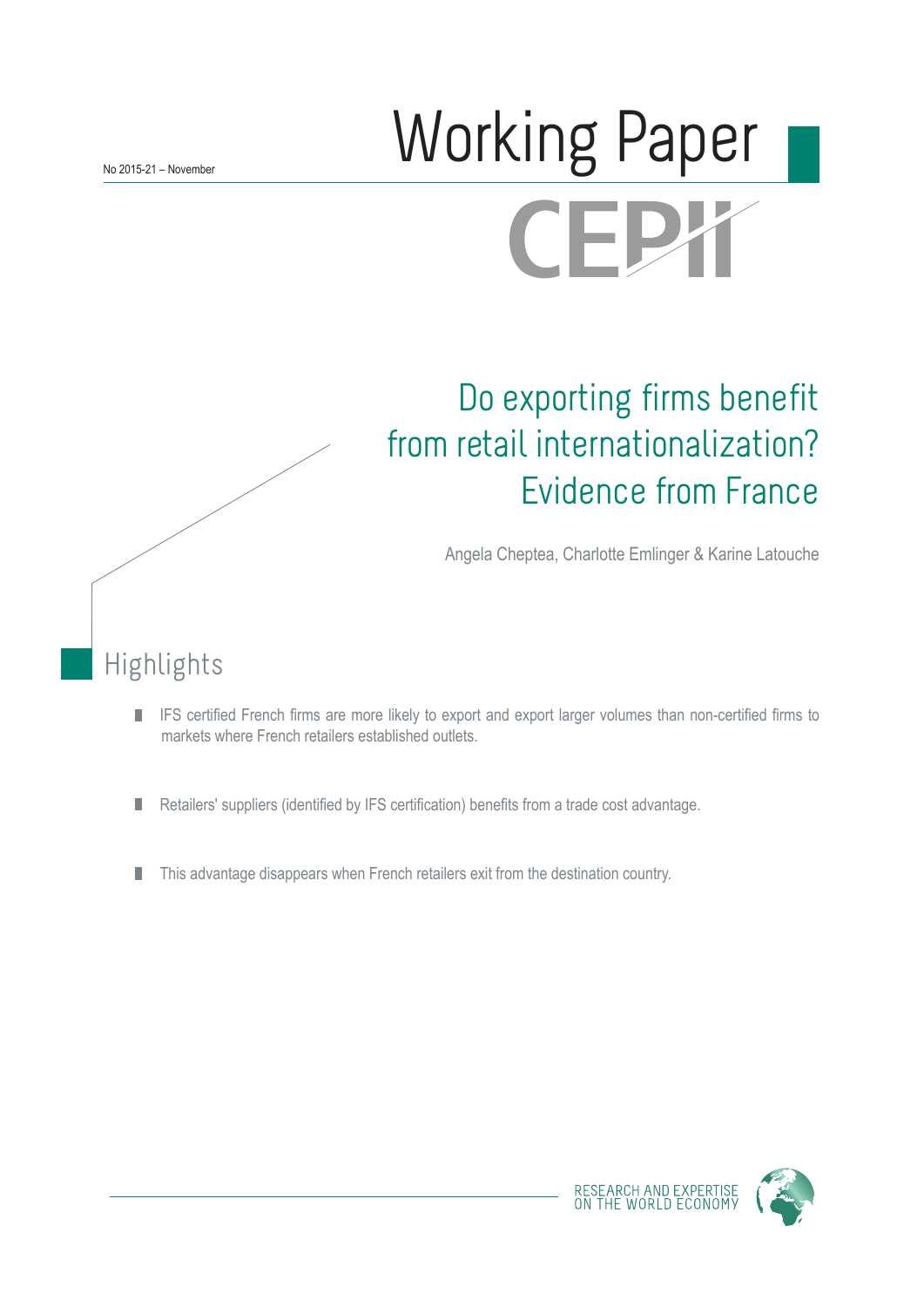## **Abstract**

This paper questions the impact of the globalization of the retail sector on the export activity of origin country agrifood firms. In a previous paper (Cheptea et al. 2015), we showed that the overseas expansion of a country's retailers fostered its exports to foreign markets. This effect can be explained by a reduction in trade costs for retailers' supplying firms in the origin country, or to a change in consumer preferences in the host country that benefits all origin country firms. In this paper, we evaluate which of the two mechanisms dominates. For that, we use an original firm-level database of French agri-food exports, identifying the domestic suppliers of French retailers through certification with the private IFS standard. We find that IFS certified French firms are more likely to export and export larger volumes than non-certified firms to markets where French retailers established outlets. We also show that when French retailers close down their activities in a market, IFS firms face a drop in exports to this market in the subsequent years. The results are robust to the use of different sets of firm- and country-specific fixed effects, are unaffected by possible selection and endogeneity biases, and by the presence in export markets of other retailers. The difference in behavior for certified and non-certified exporting firms on markets where French retailers operate confirms the trade cost advantage of retailers' suppliers, which is lost when French retailers exit from the destination country.

## **Keywords**

Multinational retailers, Firm-level exports, Private standards.



F12, F14, F23.

#### Working Paper

CEPII (Centre d'Etudes Prospectives et d'Informations Internationales) is a French institute dedicated to producing independent, policyoriented economic research helpful to understand the international economic environment and challenges in the areas of trade policy, competitiveness, macroeconomics, international finance and growth.

CEPII Working Paper Contributing to research in international economics

© CEPII, PARIS, 2015

All rights reserved. Opinions expressed in this publication are those of the author(s) alone.

Editorial Director: Sébastien Jean

Production: Laure Boivin

No ISSN: 1293-2574

CEPII 113, rue de Grenelle 75007 Paris +33 1 53 68 55 00

www.cepii.fr Press contact: presse@cepii.fr

RESEARCH AND EXPERTISE<br>ON THE WORLD ECONOMY

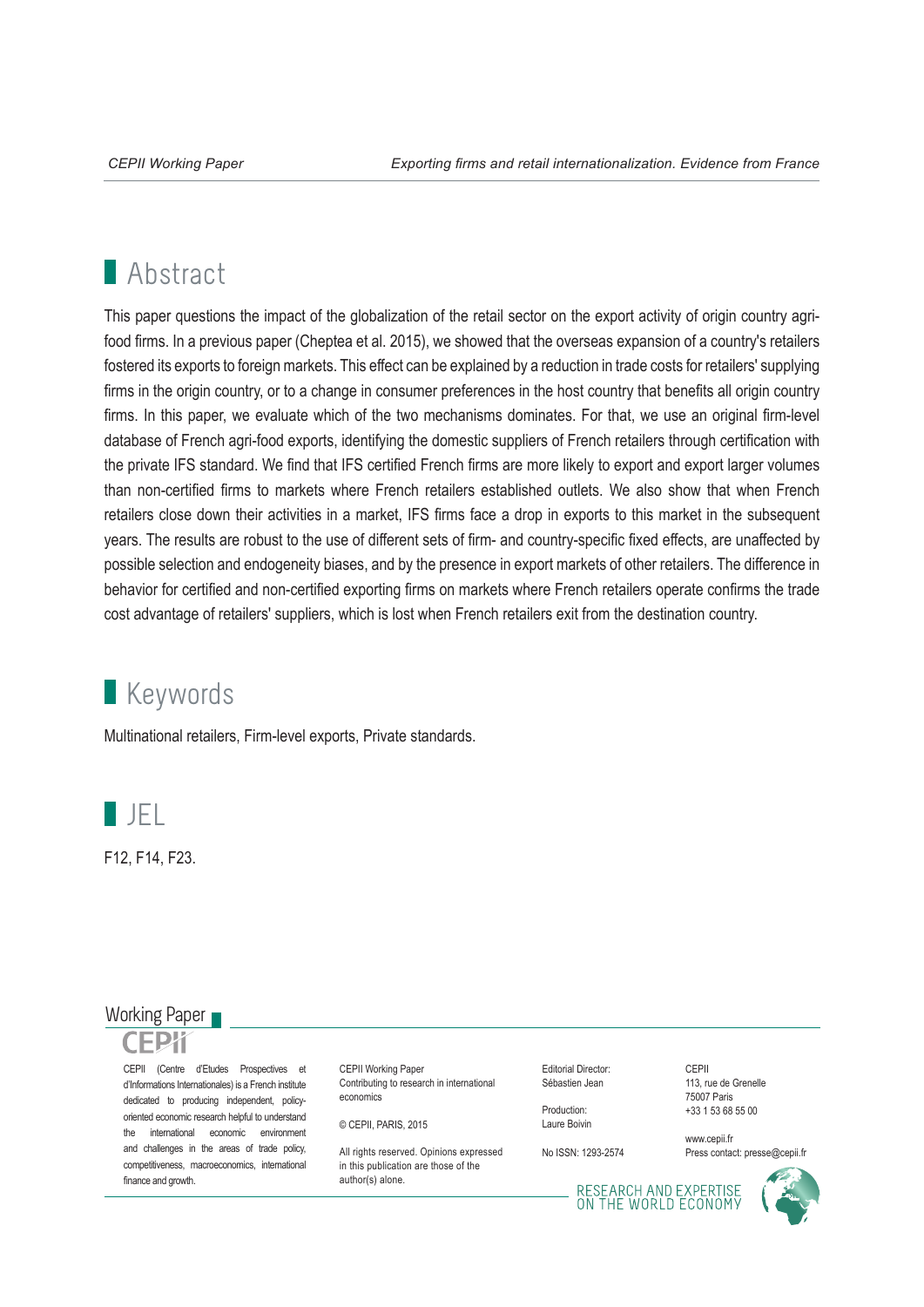#### <span id="page-2-0"></span>**Do exporting firms benefit from retail internationalization? Evidence from France**<sup>1</sup>

Angela Cheptea,\* Charlotte Emlinger<sup>†</sup> and Karine Latouche<sup>‡</sup>

#### **1. Introduction**

Their large size and wide transnational networks of outlets and business connections make multinational retailers major regional and global players. Therefore, the increasing globalization of the retail sector is likely to shape not only retailers' domestic and local economies, as suggested by the traditional literature on foreign direct investment, but also the foreign trade of origin and host countries.

In this paper we explore the impact of the overseas expansion of retailers on the export activity of firms in their origin country. In a previous paper [\(Cheptea et al.,](#page-25-0) [2015\)](#page-25-0) we find a strong positive effect of the overseas sales of retailers from a given country on its exports to these markets. This effect can reflect two mechanisms. It can be due to a reduction in export costs to these markets for retailers' suppliers, or an increase in foreign consumers' preference for origin country goods from which equally benefit all origin country firms. In this paper, we aim to unravel which of the two mechanisms dominates.

To do so, we compare the impact of retailers' sales in foreign markets on the export patterns of their suppliers and of other origin country firms. We focus our analysis on French agri-food exports. The case of France is particularly appealing for addressing this question. First, it has some of the world's largest retailers with wide transnational networks of outlets (Auchan, Carrefour...). Second, France also sticks out in reporting detailed data on firm-level exports.

<sup>&</sup>lt;sup>1</sup>We thank the participants at the CEPII research seminar (Paris, June 26, 2014), at the IAW research seminar (Tübingen, July 9, 2014), and at the Congress of the European Association of Agricultural Economists (Ljubljana, August 26-29, 2014) for insightful comments and suggestions on earlier versions of this paper. The research leading to these results has received funding from the People Programme (Marie Curie Actions) of the European Union's Seventh Framework Programme (FP7/2007-2013) under the REA grant agreement n<sup>o</sup> 331958. Karine Latouche acknowledge the support from the EC Commission's Research Grant 290693 FOODSECURE. The usual disclaimer applies. The views expressed in the article are those of the authors.

<sup>∗</sup> INRA SMART & IAW (Angela.Cheptea@rennes.inra.fr)

<sup>†</sup>CEPII, (charlotte.emlinger@cepii.fr)

<sup>‡</sup> INRA LERECO, (Karine.Latouche@nantes.inra.fr)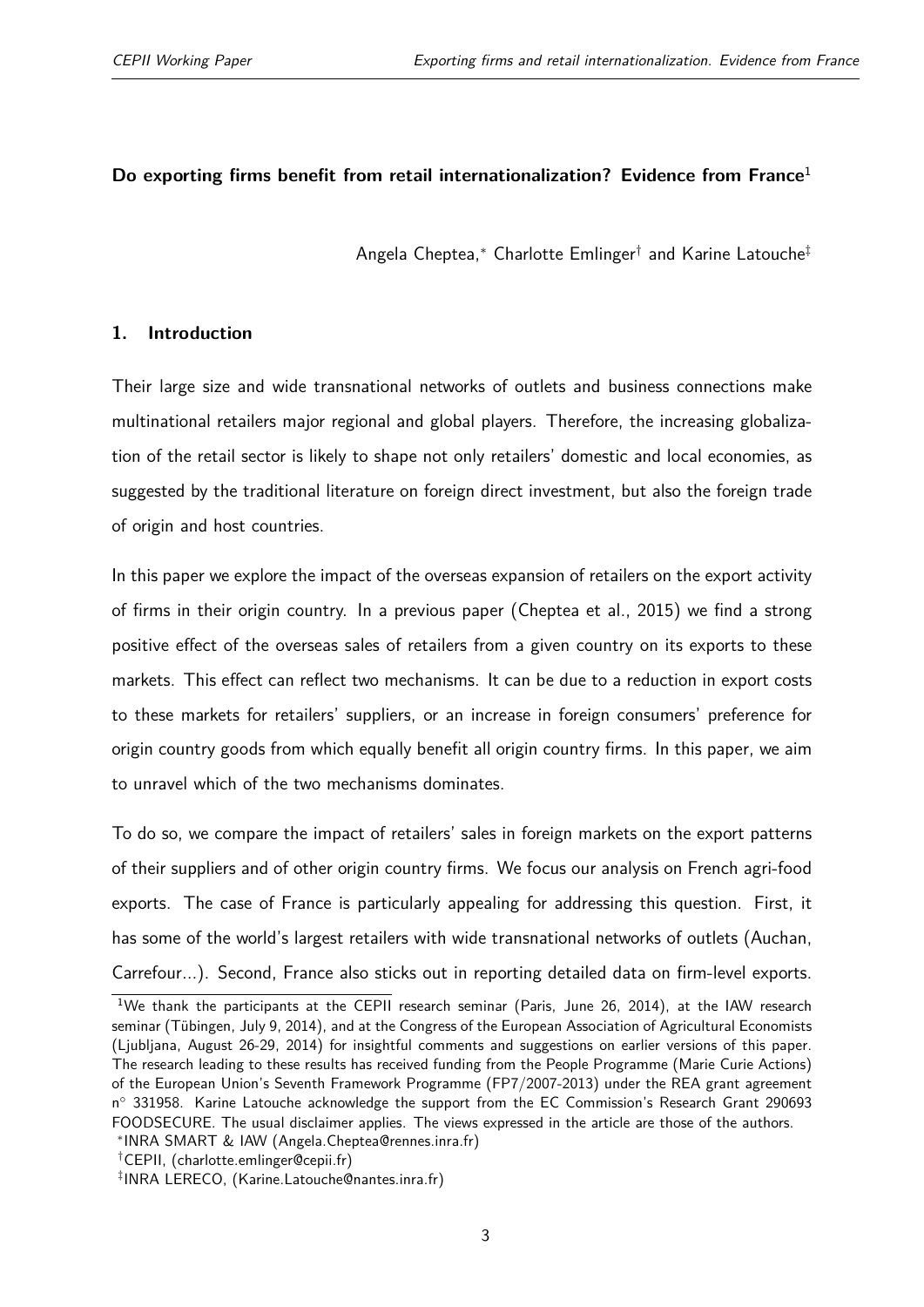Finally, we identify the domestic suppliers of retailers using original data on the certification of French agri-food firms with the private IFS standard. We find that certified French firms are more likely to export, and export larger amounts, than non-certified firms to markets where French retailers established outlets. This gap between the two types of firms is statistically significant and robust to the use of different sets of firm- and country-specific fixed effects. This first result suggests the presence of a trade cost effect, benefiting only to domestic retail suppliers. The use of natural experiment of French retailers exit from some markets allows us to go further and to test whether the positive impact of retailers' foreign activity on host country export may be driven by a change in foreign demand. Among all French firms exporting to countries where French retailers quit their activity, we find a drop in the volume of exports only for certified firms. This difference in behavior for certified and non-certified exporting firms confirms the trade cost advantage of retailers' suppliers, which is lost when French retailers exit from the destination country.

There are few works analyzing the role of multinational retailers in international trade. Our analysis relates the most to the work of [Head et al.](#page-26-0) [\(2014\)](#page-26-0) on the impact of multinational retailers established in China on the exports of Chinese cities, and to [Nordås et al.](#page-26-1) [\(2008\)](#page-26-1)'s case study analysis of the impact of the arrival of multinational retailers on host country export patterns. None of these studies employs firm-level data, nor questions the effect on retailers' supplying firms. Thus, the contribution of this article is threefold. First, we show that the main benefits of retail sector globalization are grasped by the retailers' domestic suppliers. This indicates that the supplying firms benefit from a trade cost advantage on markets served by the domestic retailers. The trade cost channel thus dominates the retailers' effects on foreign demand. Second, our analysis employs an original dataset on French agri-food firms certified with the IFS standard, which permits us to identify retailers' suppliers in home country. Third, we perform several robustness checks, controlling for the sales in foreign markets of retailers from other origin countries, the auto-selection of firms exporting to each market, and the endogeneity of retailers' sales and firms' certification and export decisions. The article is structured as follows. In the next section, we discuss the IFS certification and present stylized facts on French certified and exporting agri-food firms. In section [3](#page-9-0) we explain our empirical strategy and employed data and derive our main results. We dedicate sections [3.2](#page-11-0) and [3.3](#page-13-0) to estimating the impact of the overseas expansion of French retailers on the exports of certified

4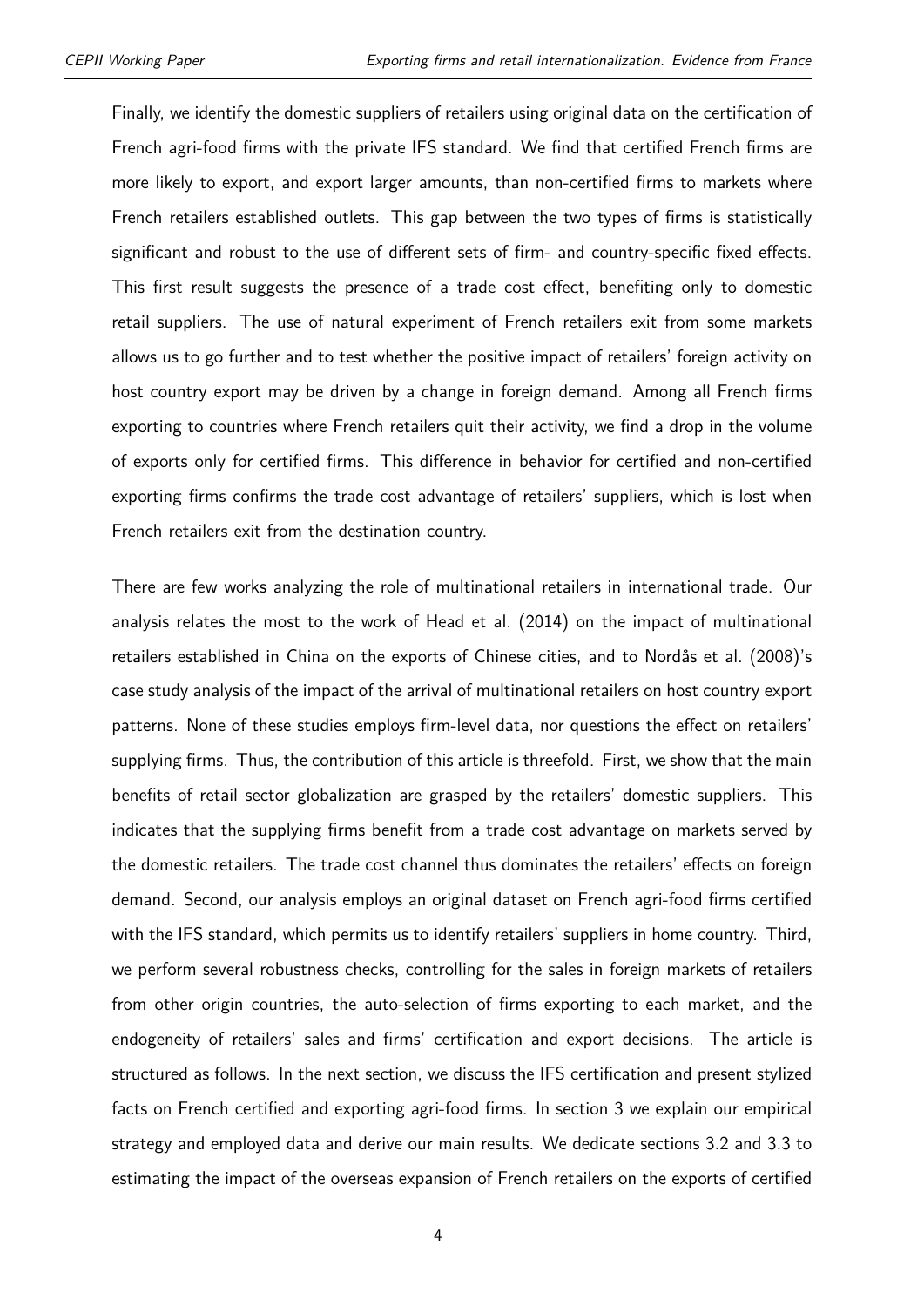and non-certified firms at the extensive and intensive margin. Section [3.4](#page-15-0) analyzes how the exit of French retailers from some markets affects the evolution of export patters for the two types of firms. In section [4](#page-18-0) we test the robustness of our results by controlling for the sales in export markets of retailers from other origins, and potential selection and endogeneity biases. We formulate our conclusions section [5.](#page-24-0)

#### <span id="page-4-0"></span>**2. Stylized facts**

#### **2.1. IFS certification to identify retailers' suppliers**

Our objective is to see whether retailers' suppliers have better export performance on markets where French retail companies have established outlets. Although information on retailers' suppliers is highly confidential, data on the certification of agri-food firms with the private standards imposed by retailers permits us to overcome this difficulty. French firms willing to sell their products in retailers' outlets have two options: sell them under their own brand, or sell products under a retailer's brand private label. Most firms selling under their own brands, also sell similar products under retailers' brands. This can be explained, for example, by the attempt of firms to optimize their production capacities, which often exceed their sales. To sell their products under the retailer's label, firms need to comply with some private standards imposed by the latter, through a certification obtained from a private independent organism. Consequently, certification is a good proxy for identifying firms supplying retailers. Although retail suppliers include as well non-certified firms selling own-brand products, the impact of retailers of export performance of their suppliers will be underestimated in our analysis.

French retailers use the IFS (International Featured Standard) certification. The standard drew up a quality and food safety standard for retailer branded food products, named the IFS Food, intended to allow the assessment of suppliers' food safety and quality systems, according to a uniform approach. Indeed, under the EU food law, retailers and brand owners have a legal responsibility for their brands. Private standards are, hence, designed to assist retailers and brand owners to produce food products of consistent safety and quality. In particular, they facilitate the standardization of quality, safety and operational criteria, and the fulfillment of legal obligations by manufacturers. Accordingly, these standards are appropriate tools for the application of the due diligence principle, i.e. the obligation to perform an investigation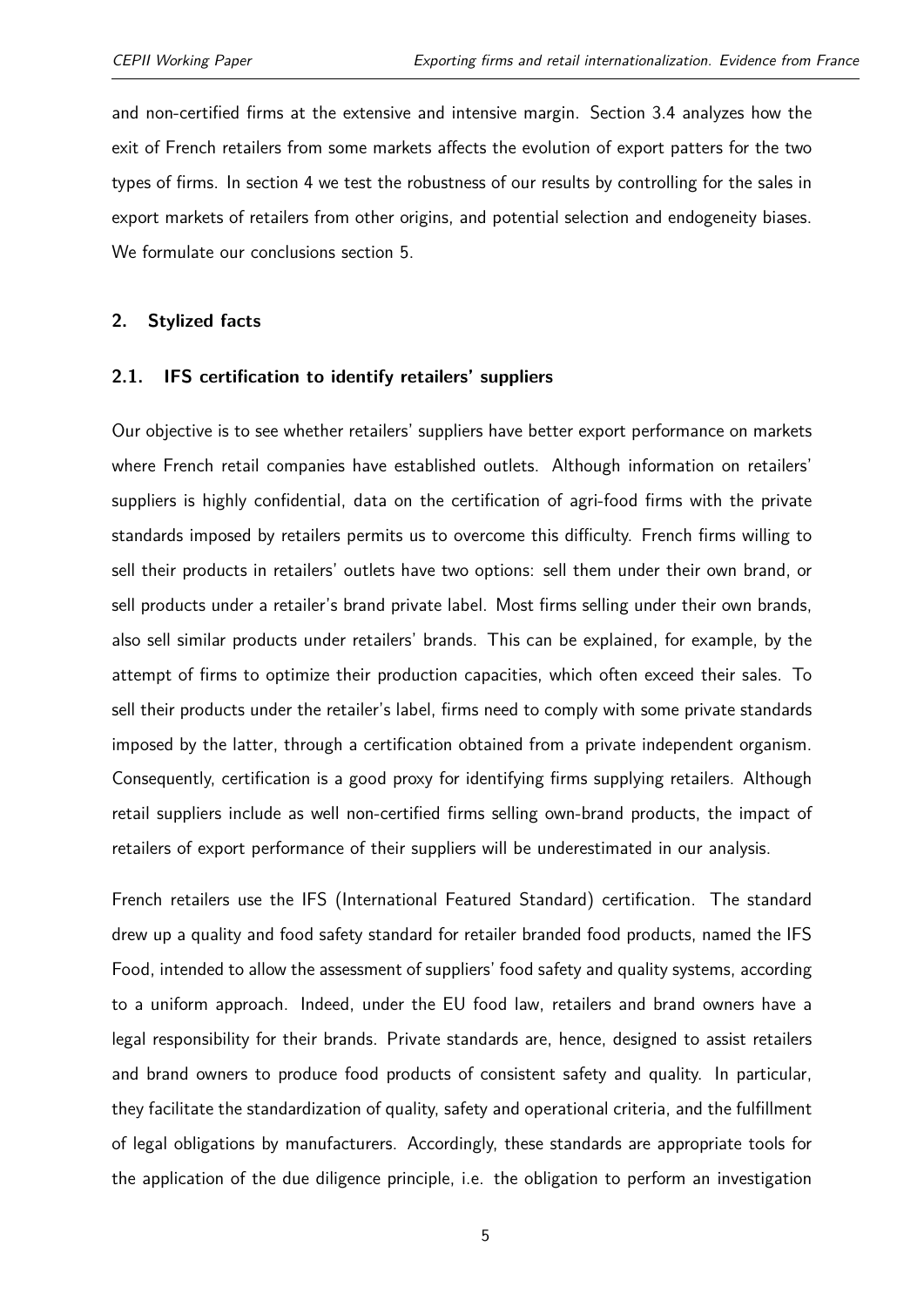before contracting. They also increase retailers' knowledge of the production process and the quality of goods they sell, reducing thereby the information asymmetry between retailers and suppliers.

To obtain the IFS certification, firms undergo an audit procedure, which lasts on average two and a half days and costs the firm around  $3,500$  Euro, according to IFS auditors.<sup>[2](#page-2-0)</sup> To this audit cost, one needs to add complying costs that may vary across firms, depending on where the firm stands with respect to the IFS requirements (e.g. the adjustments and investments for the production line(s), the training of the personnel, etc.). IFS certification is obtained separately for each production line, which usually corresponds to an independent production unit. Accordingly, firms obtaining certification for a larger number of product groups or production units pay a higher IFS audit cost. Although firms exploit their past experience in obtaining the IFS certification by improving internal organization and management, the audit procedure needs to be repeated each year. These elements point out that IFS certification involves an additional annual fixed cost for the firm.

#### **2.2. A French agri-food firms database, distinguishing between certified and noncertified firms**

We build an original dataset of French agri-food firms, using different sources. First, we use the AMADEUS database to define a large sample of exporting and non-exporting French agri-food firms, necessary for our empirical analysis of firm-level export behavior.<sup>[3](#page-2-0)</sup> This database provides comparable balance-sheet data, including many financial and business indicators, for public and private firms across Europe. It also permits to restrict our sample to the agri-food industry.[4](#page-2-0) This choice is motivated by the fact that goods from this industry are sold in all retailer outlets and, therefore, the investigated effects should be the strongest for international trade in this type of products. Considering a specific industry has also the advantage of limiting the importance of unobserved industry-level factors on firms' export behavior.<sup>[5](#page-2-0)</sup> Second, we

<sup>2</sup>[https://www.ifs-certification.com/images/Food\\_Checks/FoodCheck\\_FeeSchedule\\_EN.pdf](https://www.ifs-certification.com/images/Food_Checks/FoodCheck_FeeSchedule_EN.pdf)

<sup>&</sup>lt;sup>3</sup>AMADEUS is provided by Bureau van Dijk. We employed the version of the AMADEUS database covering French firms operating in the agri-food sector in 2012.

<sup>4</sup>AMADEUS includes information on firms' primary industry of the NACE Rev.2 4-digit classification. This information is absent in the French Customs Register and therefore unknown for exporting firms not included in the French enterprise surveys. Under these conditions, the AMADEUS data permits us to identify the largest set of French firms agri-food firms whose export behavior is known.

<sup>5</sup>We exclude wholesalers and retailers from the sample.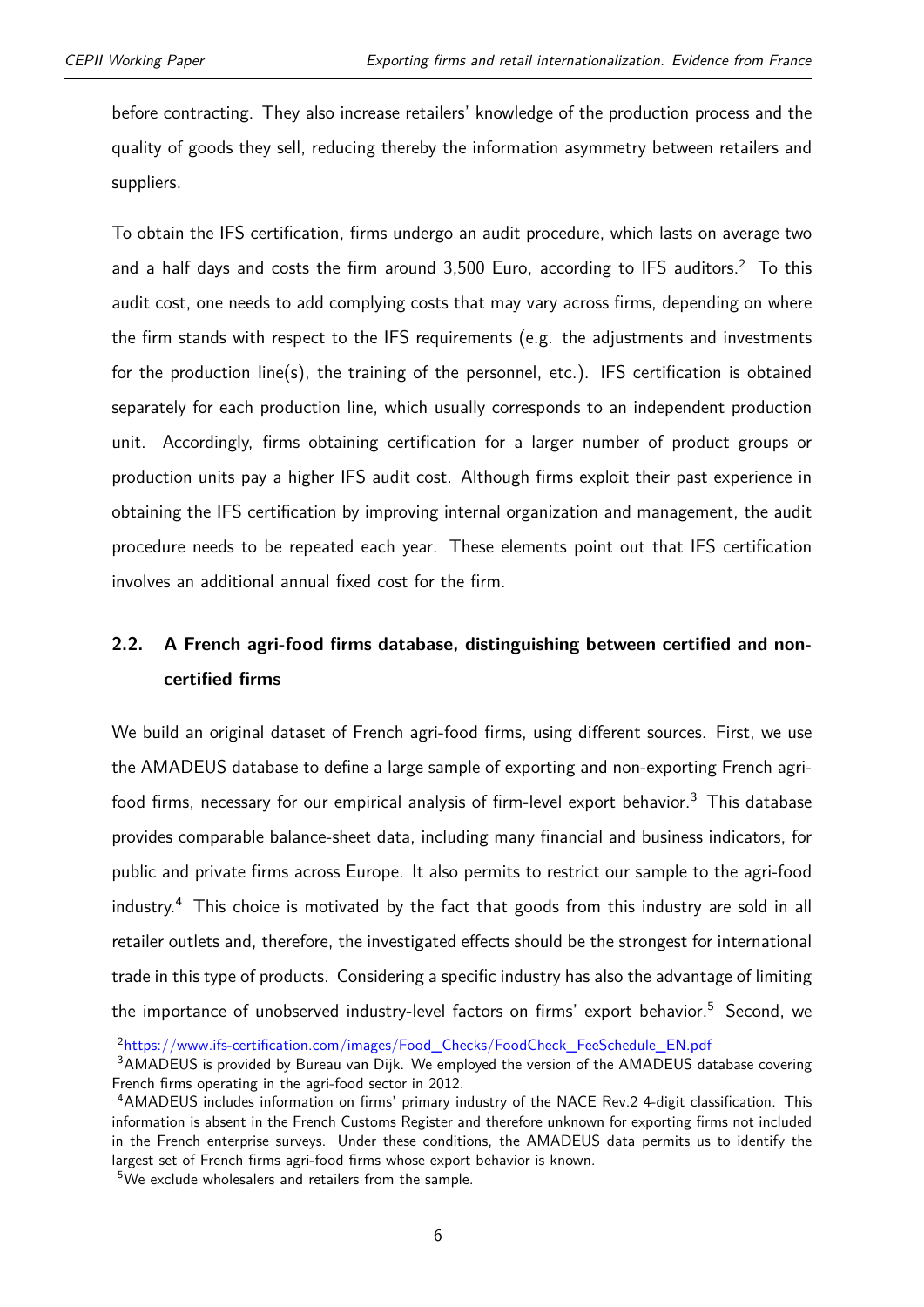combine these data with an exhaustive list of certified firms supplied by the IFS organization. This dataset allow us to identify the French firms that were IFS certified since the launching of the certification in 2003. Third, to supplement information on the export behavior of firms, we merged our dataset with the French customs data, through the unique identification number of the firm reported by both data sources. The French Customs Register reports the volume and the quantity (expressed in ton equivalents) of exports of all French exporting firms, by product (at the 8-digit level of the HS classification) and destination country. We aggregate these data at the firm and country level, keeping only exports of edible grocery products sold in supermarkets, corresponding to HS2 chapters 1 to 24. Finally, we combined the obtained dataset with data on the volume of sales of French retailers in each country from the Planet Retail database, grouping together all edible grocery products sold in retailers' outlets.<sup>[6](#page-2-0)</sup>

We end up with a dataset of about 25,000 agri-food firms for each year between 2004 and 2011. The introduction of the IFS certification in 2003 sets the lower limit of the investigated time period. The availability of grocery sales of multinational retailers restricts us from expanding our analysis beyond the year 2011. Figure [1](#page-7-0) illustrates the number of firms in our sample, according to their exporting status and to whether they are certified or not. It shows that a vast majority of the firm of our sample do not export (a fact well documented in the literature, e.g. [Mayer and Ottaviano,](#page-26-2) [2008\)](#page-26-2), and, furthermore, that certified firms represent a small share of agri-food firms in each year (4% in average).

### **2.3. IFS certified firms are more export oriented, in particular to countries hosting French retail companies**

Combining the French custom database with the Planet Retail data permits to compare the export performance of French agri-food firms according to whether the destination country hosts French retail companies or not. Figure [2](#page-7-1) depicts the number of exporting markets and the mean exported value by French exporting firms, distinguishing between markets with and without French retailers.<sup>[7](#page-2-0)</sup>

<sup>&</sup>lt;sup>6</sup>Planet Retail records data on the activity (sales, outlets, sales area) of individual retail companies in each country. Data is provided by large groups of products, food products being aggregated under a single group: edible grocery. The database covers twelve French retail companies selling food products in foreign markets, including the giants Carrefour, Auchan, Casino, Intermarche, Leclerc, Picard and Systeme U.

The trends depicted in Figure  $2(a)$  remains unchanged when we control for the fact that the overall number of foreign markets where invested French retailers has increased from 56 in 2004 to 83 in 2011, while the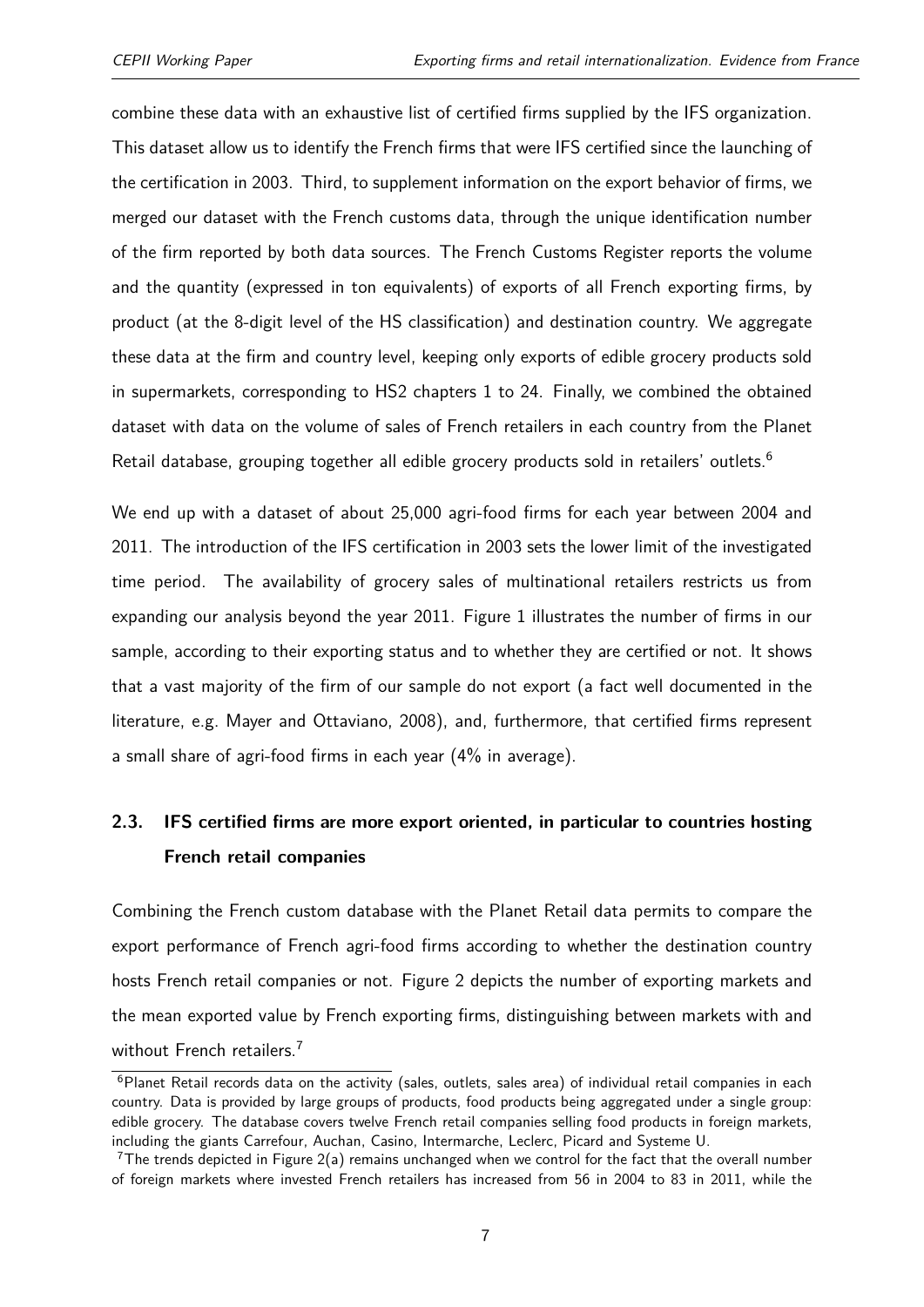<span id="page-7-0"></span>

#### **Figure 1 – Number of French agri-food firms in our sample**

Notes: Authors' computation using Amadeus, Planet retail and French Customs.

<span id="page-7-2"></span><span id="page-7-1"></span>







What we observe is in line with the main finding of [Cheptea et al.](#page-25-0) [\(2015\)](#page-25-0): the internationalization of retail companies increases the competitiveness of origin country exports, both at the extensive (number of destinations) and at the intensive (value exported) margin.

The exhaustive annual lists of IFS certified firms permits to identify the firms with preferential relationships with retailers, from the rest of French firms. Again, we assess the extensive margin of trade by looking at the number of destination markets by firm. According to Figure [3\(a\),](#page-8-0) the average number of destinations is higher for certified firms over the entire period. Figure [3\(b\)](#page-8-1) shows that exporting certified firms also exhibit in average higher export values per destination (the intensive margin). High values at the beginning of the period are explained by the fact that very few exporting firms were certified in these years. The evidence presented

overall number of bypassed markets dropped from 123 to 97.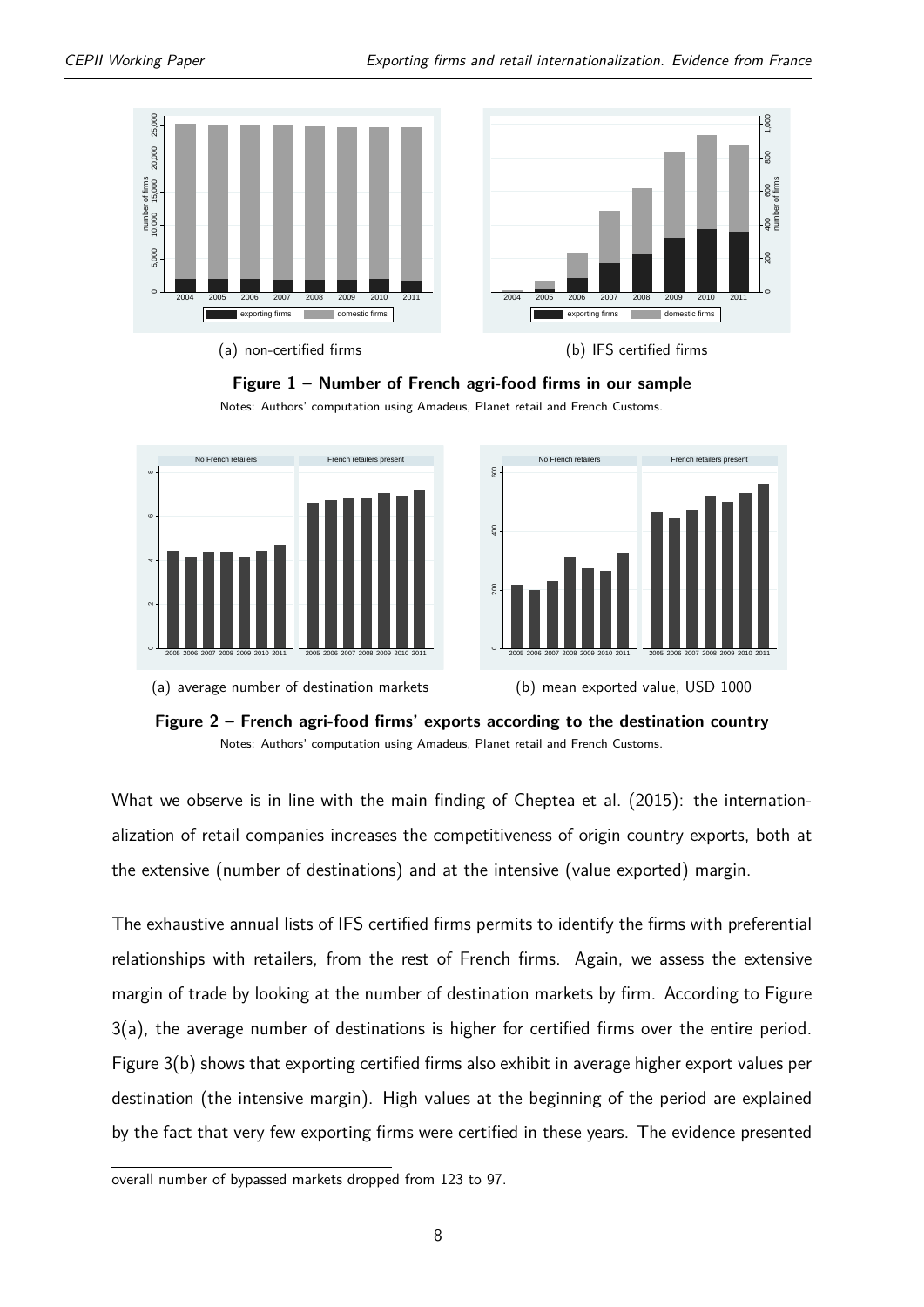<span id="page-8-0"></span>



<span id="page-8-1"></span>



in these Figures suggests that for French agri-food firms the benefits from a certification are linked with a better export performance. This result is confirmed when extend the analysis to the whole sample of firms in the Amadeus database (not only exporting firms). While IFS certified firms represent on average 4% of the firm of the sample for the whole period, they constitute 15% of the number of exporting firms and account for 33% of the value of French agri-food exports.

Finally, we investigate the trade performance of firms according to the presence of French retailers in the destination countries and to their certification. Figures [4\(a\)](#page-9-1) and [4\(b\)](#page-9-2) displays the average export value and number of markets for IFS and non-certified firms, on markets with and without French retailers. The previous result concerning the impact of French retailers of exports holds when distinguishing certified and non-certified firms: the presence of French retailers encourages exports for all the firms, whether certified or not. On the other side, the higher export performance observed for certified firms as compared to non-certified firms is only confirmed on markets hosting French retail companies, both at the extensive margin and at the intensive margin. No significant difference appears between IFS certified and non-certified firms on markets without French retailers.

Descriptive statistics suggest that the installation of French retailers abroad benefits to all French agri-food firms, offering then an improved market access, both in terms of entry and of value of trade. These positive impact of retailers appears to be greater for certified firms, that exhibit higher export performance on these markets.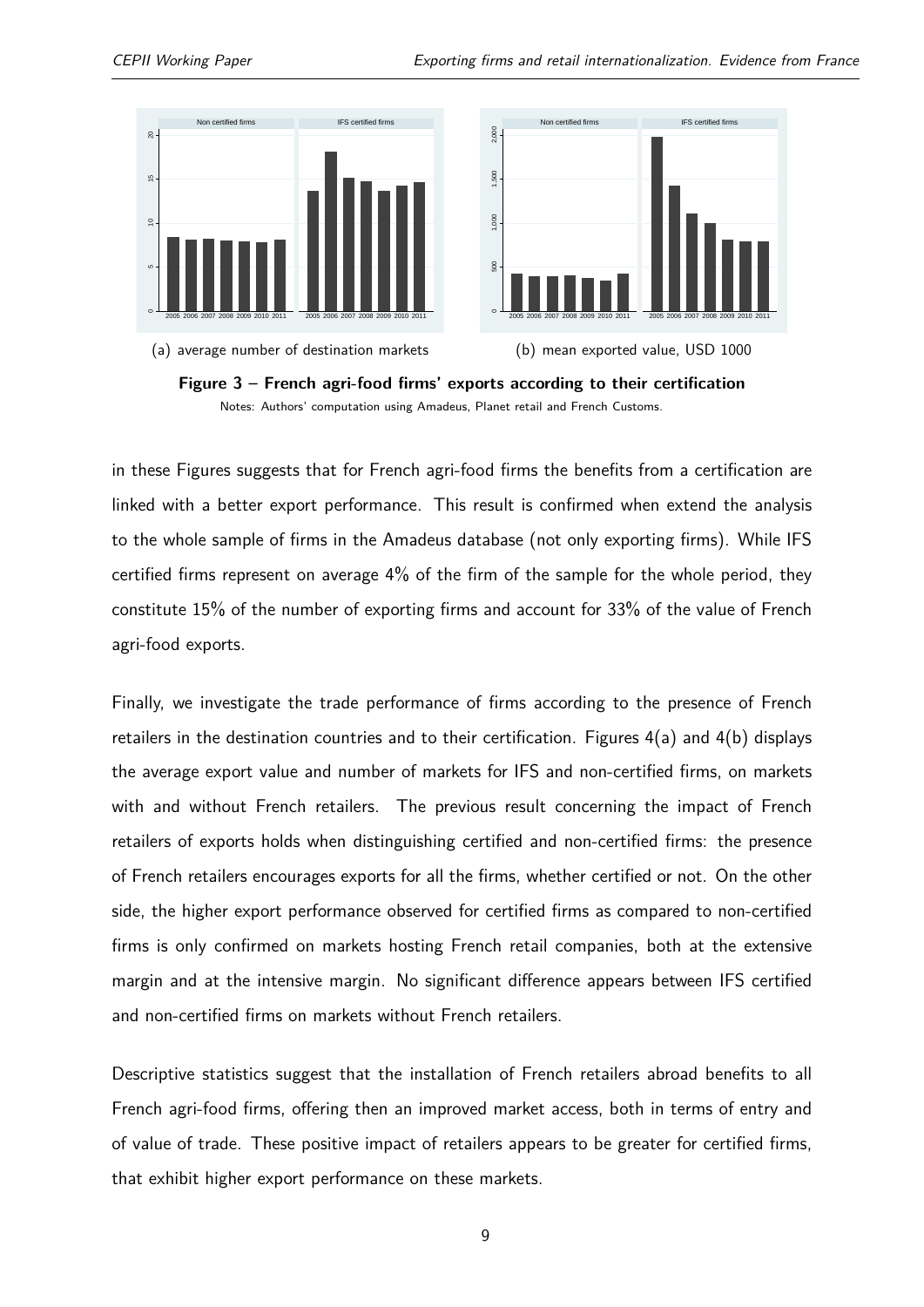### <span id="page-9-0"></span>**3. Estimation of the impact of the foreign sales of French retailers on the exports of French agri-food firms**

#### **3.1. Empirical strategy and data**

In this section we estimate the impact of French retailers' sales on the exports of French agrifood firms to the host country, distinguishing the effect on the export of retailers' suppliers from the effect on other firms' exports. To this end, we employ data on the IFS certification of French firms to identify retailers' domestic suppliers.

We estimate the impact of retailers' overseas activity separately on the probability of firm *f* to export to country *j* (the extensive margin), and on the volume of its exports to this destination (the intensive margin). We use the same explanatory variables to estimate the effect on both export margins. These include in particular, the certification status of the firm,  $IFS_{ft}$ , the activity of French retailers in export market *j*,  $\ln Sales_{jt}$ , and an interaction (product) of these two variables. The impact of this interaction term points out whether the probability to export and the volume of exports to markets where French retail companies established outlets is higher for retailers' suppliers. This is the main variable of the analysis that catches the link between retailers and their suppliers we are looking for.

In the model for the extensive export margin, the dependent variable is binary:  $I(Express_{fit} > 0)$ 

<span id="page-9-1"></span>

<span id="page-9-2"></span>(b) mean exported value



Notes: Authors' computation using Amadeus, Planet retail and French Customs.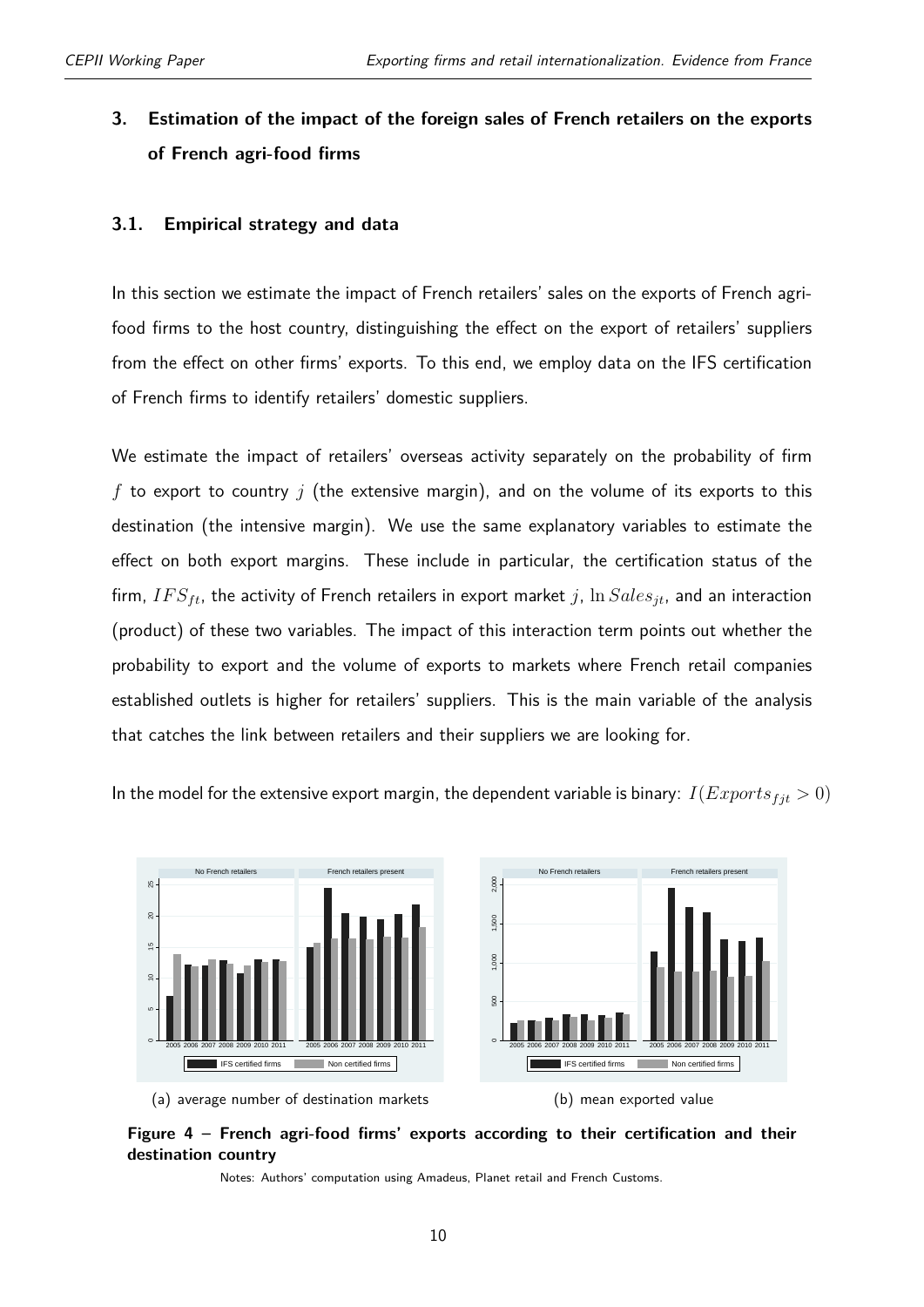is equal to one for observations with positive export flows and to zero otherwise:

<span id="page-10-0"></span>
$$
I(Express_{fit} > 0) = \beta_0 + \beta_1 IFS_{ft} + \beta_2 \ln Sales_{jt} + \beta_3 (\ln Sales_{jt} \times IFS_{ft}) \quad (1)
$$

$$
+ \Delta X_{ft} + \Theta Y_{jt} + \varepsilon_{fjt}
$$

 $X_{ft}$  and  $Y_{jt}$  are the full sets of firm- and, respectively, country-specific fixed effects,  $\Delta$  and Θ are the associated vectors of parameters, and *ε* is a zero-mean error term.

We estimate a similar model for the intensive margin. In this case the explanatory variable is strictly positive. We express it in logarithms and interpret coefficients  $\alpha_2$  and  $\alpha_3$  as elasticities.

<span id="page-10-1"></span>
$$
\ln Exports_{fit} = \alpha_0 + \alpha_1 IFS_{ft} + \alpha_2 \ln Sales_{jt} + \alpha_3 (\ln Sales_{jt} \times IFS_{ft})
$$
 (2)  
+
$$
\Gamma X_{ft} + \Xi Y_{jt} + \epsilon_{fjt}
$$

The data panel used for estimations covers the exports of French agri-food firms of edible grocery products sold in supermarkets between 2004 and 2010. The data sources and the construction of the panel are explained in detail in section [2.](#page-4-0) We aggregate the export data across products in order to obtain the overall value of agri-food exports of each firm to each country. The volume of sales of all French retailers in each importing country are obtained by summing the sales of individual French retail companies. For 23% of our sample this figure is equal to zero. In order to keep the observations corresponding to exports to countries where French retailers did not invest, we replace  $\ln Sales_{it} = 0, \forall Sales_{it} = 0$ . The empirical strategy proposed to properly measure the impact of the interaction term is to use alternative sets of fixed effects. Mixing time-invariant and time-varying fixed effects for each firm and/or country in the estimations provides results within or across firms, within or across countries (following Kruger and Verhoogen, 2009). This strategy helps to fully understand the way retailers' suppliers benefit from retailers overseas expansion. The use of fixed effects is also a relevant way to avoid selection biases linked to the availability and observability of firm characteristics for non-random (selected) sub-panels of firms. Equation [\(1\)](#page-10-0) is estimated using a linear probability model because of capacity constraints of estimating a Probit or Logit model with a large set of fixed effects. $8$  Equation [\(2\)](#page-10-1) is estimated with OLS. Robustness checks,

<sup>8</sup>Our data panel covers 25,726 firms, of which 3,459 export at least once, and 204 destination markets.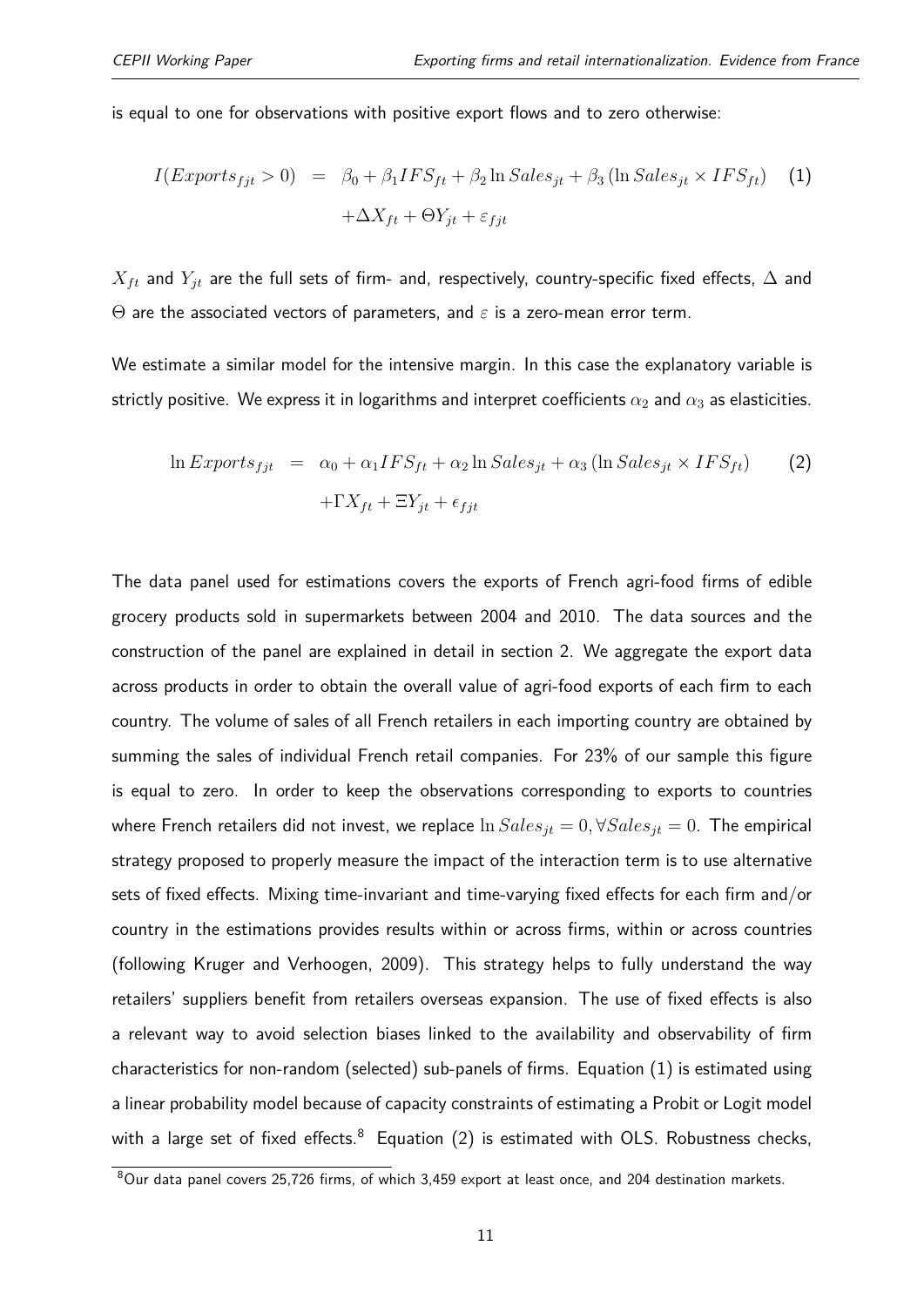controlling for the auto-selection of firms exporting to each market, and for the endogeneity of retailers' sales and firms' certification and export decisions will be detailed in section [4.](#page-18-0)

#### <span id="page-11-0"></span>**3.2. Extensive export margin**

We start by investigating the impact of certification and retailers' foreign activity on the extensive export margin, i.e. the probability of a firm to export to a given market. Table [1](#page-13-1) displays the results of the estimation of equation [\(1\)](#page-10-0) using a linear probability model. Our dependent binary variable takes the value one for all observations with positive exports, and the value zero otherwise. In order to correctly estimate the impact on the extensive margin, we need to include nil exports of each firm in our panel. Therefore, our estimation panel corresponds to the full matrix of French firms, years, and destination markets reached by at least one French firm. As we use a linear probability model, the size of estimated coefficients is not directly interpretable as a change in firms' probability to export, but the sign of coefficients is a plausible indicator of a positive or negative change in export probability. Certification and export decisions are taken at the level of the firm, while our estimation panel includes multiple observations (destinations) for each firm. For this reason, we cluster standard errors by firm in all regressions.

The five columns of Table [1](#page-13-1) correspond to five different specifications, using different sets of firm- and country-specific fixed effects. In the regression reported in column 1 we use timevarying country fixed effects alone. This permits us to compare effects across firms, for a given destination and year. In this specification, the sales of French retailers on the import market are collinear with the importer fixed effects and are dropped from the estimation. We find a positive significant coefficient for the IFS certification variable and for the interaction term. This indicates that certified firms have a higher probability to export, and this probability increases with the sales of French retailers on the destination market.

In column 2 we add time-invariant firm fixed effects. This permits us to compare the effects of the overseas activity of French retailers within the firm, for a given destination market and year. We find a significant effect only for the interaction term. Results show that becoming certified does not increase the firm's probability to export on markets without French retailers (the coefficient of the IFS certification dummy is not significantly different from zero), but it

12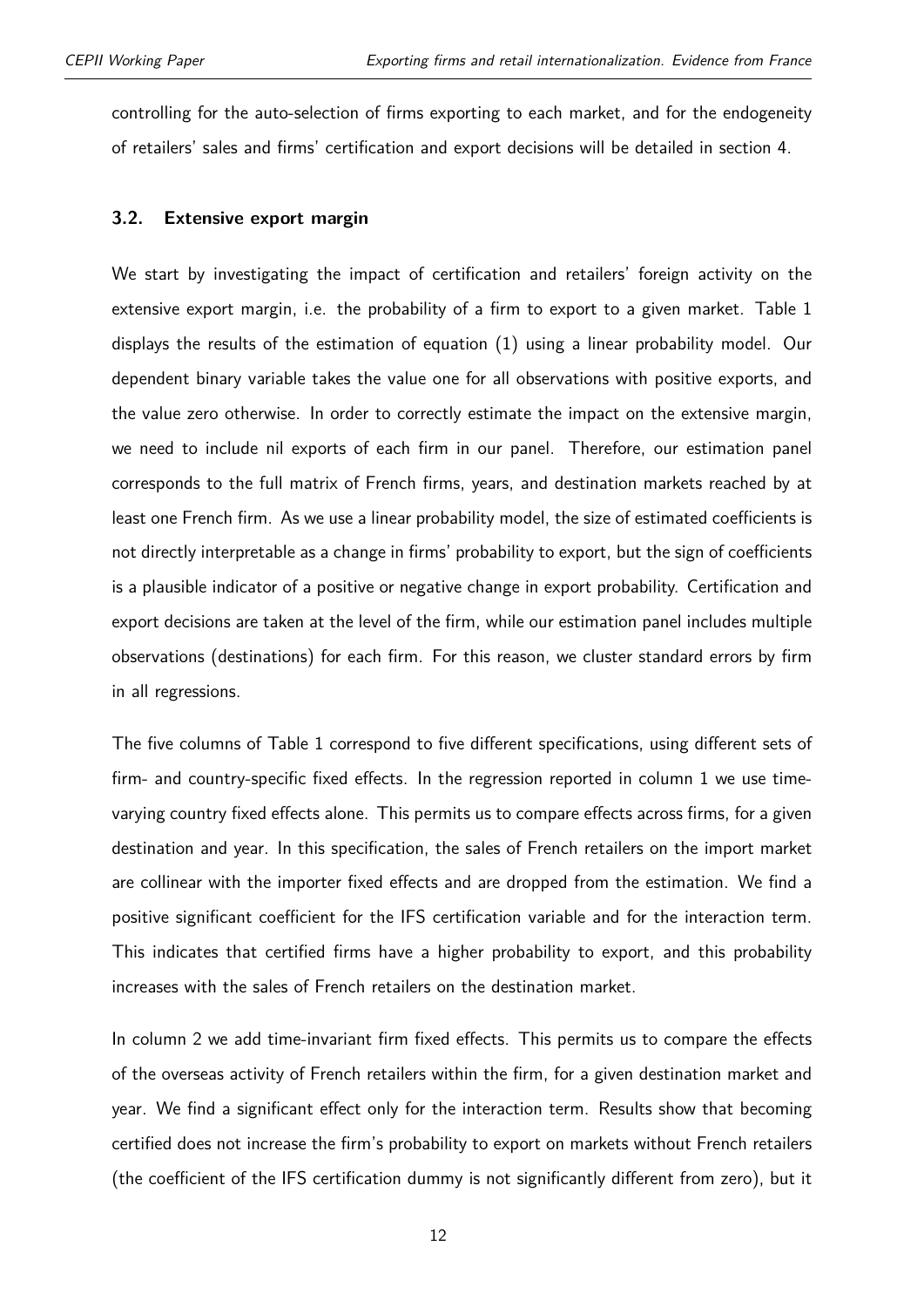does increase the probability to export to markets where French retailers operate. Moreover, the second coefficient shows that certified firms benefit more from an increase in the foreign sales of French retailers.

The estimation reported in column 3 includes only time-varying firm-specific fixed effects. This enables us to evaluate the effects across different export destinations for a given firm and year. The IFS certification dummy is dropped from the specification due to collinearity with fixed effects. Results show that the foreign sales of French retailers increase the probability to export for all French firms in the agri-food sector. This finding is in line with [Cheptea et al.](#page-25-0) [\(2015\)](#page-25-0), who show that the overseas expansion of retailers fosters the exports of their country of origin to the retailers' host countries. The effect is larger for certified firms, as pointed by the positive and significant coefficient for the interaction term.

In column 4 we use time-varying firm effects together with time-invariant country fixed effects. Compared to the estimation in column 3, we now control for the main differences between import markets (the ones that remain constant in time). The coefficient of the interaction term is again positive and statistically significant, confirming that certified firms are more likely to export to foreign countries where French retailers invest. The effect is stronger the larger the sales of French retailers. The coefficient on the sales of French retailers in the import market corresponds to the effect on the export probability of non-certified firms. The negative value of this coefficient indicates that non-certified firms are less likely to export to countries where French retailers have established outlets than certified firms, although the magnitude of the effect is very small. These findings indicate that certified firms rip off most of the benefits generated by the overseas activity of French retailers.

In column 5 we use time-varying fixed effects for firms and import countries. This permits us to control for all possible observable and non-observable firm- and country-specific factors. The only coefficient estimated in this specification is that of the interaction term. The certification dummy and retailers' sales in the import country are dropped because of collinearity with the included fixed effects. Results validate our finding from the previous columns that certified firms have a higher probability to export to destinations with high sales of French retailers.

To sum up, in all columns of Table [1](#page-13-1) the coefficient of our variable of interest (the interaction

13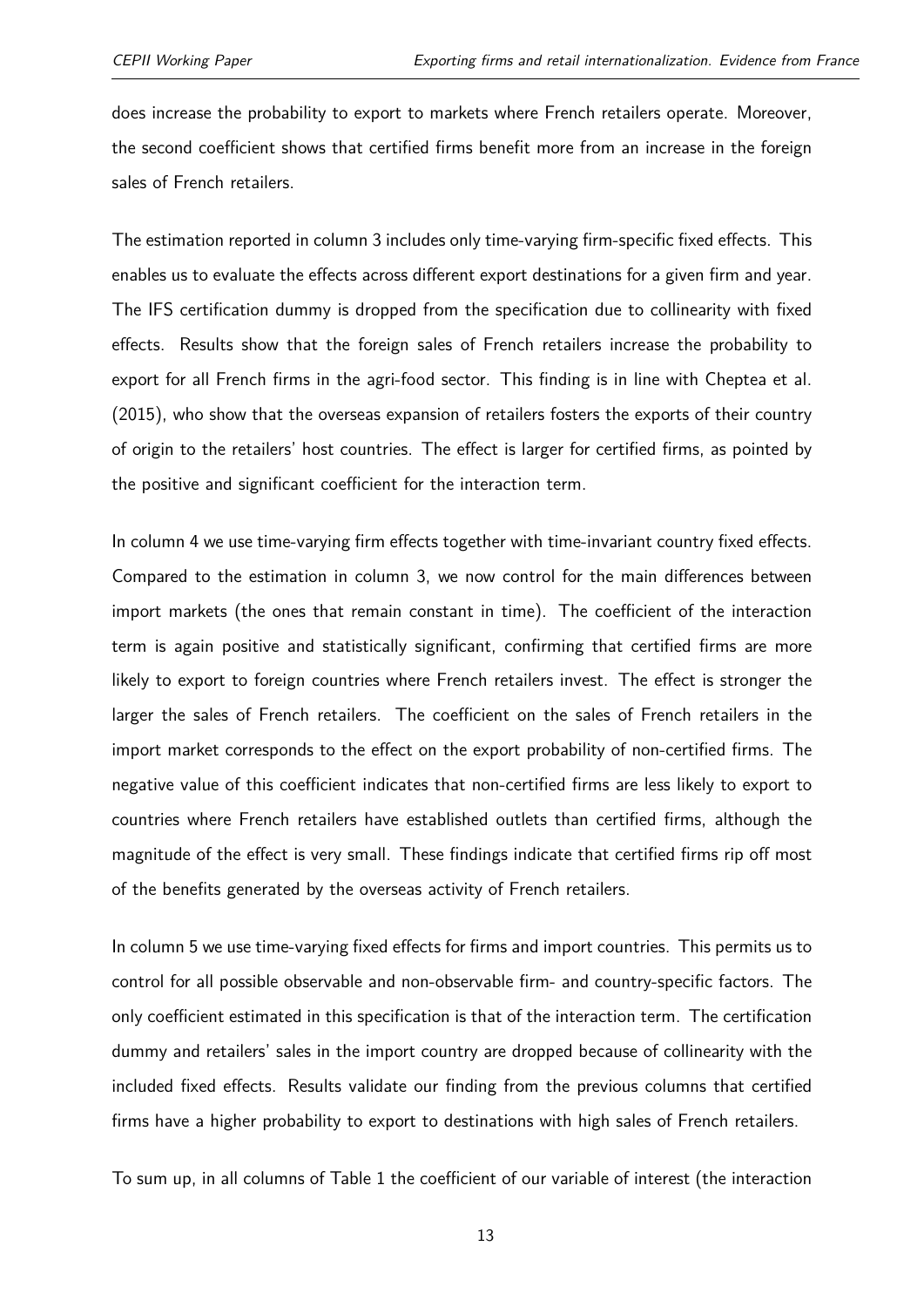<span id="page-13-1"></span>

|                                     | $\left( 1\right)$ | (2)         | (3)         | (4)           | $\left( 5\right)$ |
|-------------------------------------|-------------------|-------------|-------------|---------------|-------------------|
|                                     |                   |             |             |               |                   |
| Certification IFS                   | $0.0214***$       | $-0.0006$   |             |               |                   |
|                                     | (0.0019)          | (0.0010)    |             |               |                   |
| In Sales                            |                   |             | $0.0087***$ | $-0.0009$ *** |                   |
|                                     |                   |             | (0.0002)    | (0.0002)      |                   |
| Certification IFS $\times$ In Sales | $0.0528***$       | $0.0528***$ | $0.0514***$ | $0.0525***$   | $0.0528***$       |
|                                     | (0.0031)          | (0.0031)    | (0.0031)    | (0.0031)      | (0.0031)          |
|                                     |                   |             |             |               |                   |
| Firm FE                             | no                | yes         | no          | no            | no                |
| Country FE                          | no                | no          | no          | yes           | no                |
| Firm $\times$ time FE               | no                | no          | yes         | yes           | yes               |
| Country $\times$ time FE            | yes               | yes         | no          | no            | yes               |
| Nb observations                     | 36,563,641        | 36,563,641  | 36,563,641  | 36,563,641    | 36,563,641        |
| $\mathsf{R}^2$                      | 0.0219            | 0.1540      | 0.1530      | 0.1630        | 0.1640            |

**Table 1 – Extensive margin**

Notes: Clustered (by firm) standard errors in parentheses. \* *p <* 0*.*10, \*\* *p <* 0*.*05, \*\*\* *p <* 0*.*01.

term  $\ln Sales_{it}t \times IFS_{ft}$ ) is always positive and statistically significant. The magnitude of the effect almost does not change, proving the robustness of the effect. This supports our prediction that certified firms benefit more than their non-certified counterparts from the activity of French retailers on foreign markets. Certified firms that can sell their products via retailers' network of outlets are more likely to export to countries where are located these outlets than non-certified firms from the same country of origin.

#### <span id="page-13-0"></span>**3.3. Intensive export margin**

We turn now to the analysis of the intensive margin of trade and evaluate how multinational retailers and certification affect firms' volume of exports to each market. We estimate the intensive export margin equation [\(2\)](#page-10-1) and report results in Table [2.](#page-14-0) The five columns of Table [2](#page-14-0) correspond to the same specifications displayed in the five columns of Table [1.](#page-13-1) As in the case of the extensive margin (Table [1\)](#page-13-1), the coefficient of the interaction term variable is positive and statistically significant for all specifications. Hence, the activity of French retailers on foreign markets increases not only the probability of French certified firms to export to these destinations, but also the value of their exports.

Comparing these results to those on the probability to export shows some differences in the coefficient of the IFS certification dummy and of French retailers' sales in import countries. For the specification in column 2, which places the analysis within the firm, for a given destination market and year, we find that becoming certified decreases the volume of exports to countries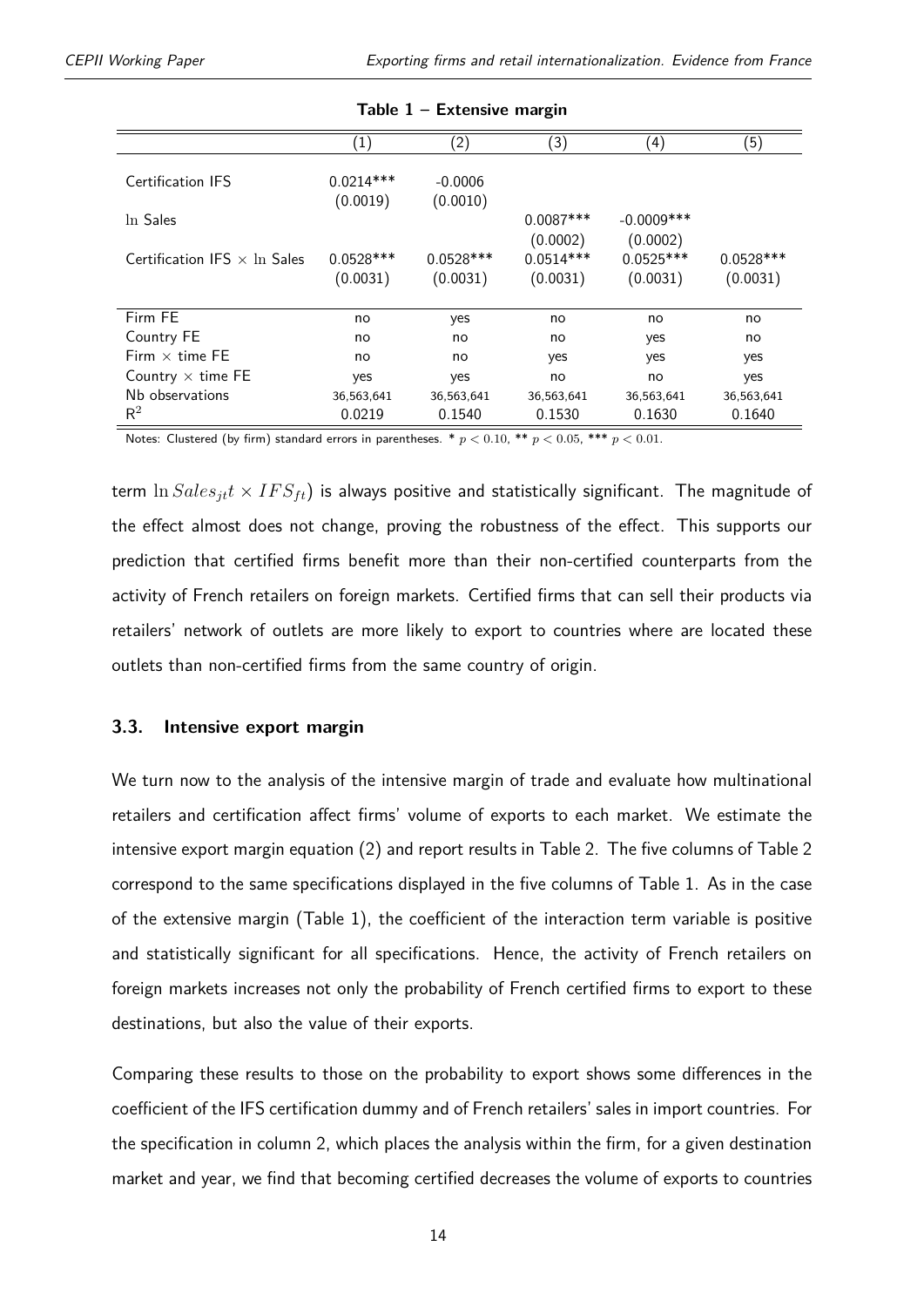<span id="page-14-0"></span>

|                                     | $\left( 1\right)$ | $\left( 2\right)$ | (3)       | (4)       | (5)       |
|-------------------------------------|-------------------|-------------------|-----------|-----------|-----------|
|                                     |                   |                   |           |           |           |
| Certification IFS                   | $0.55***$         | $-0.10***$        |           |           |           |
|                                     | (0.09)            | (0.03)            |           |           |           |
| In Sales                            |                   |                   | $0.45***$ | 0.02      |           |
|                                     |                   |                   | (0.02)    | (0.02)    |           |
| Certification IFS $\times$ In Sales | $0.22***$         | $0.18***$         | $0.19***$ | $0.19***$ | $0.20***$ |
|                                     | (0.04)            | (0.03)            | (0.04)    | (0.03)    | (0.04)    |
|                                     |                   |                   |           |           |           |
|                                     |                   |                   |           |           |           |
| Firm FE                             | no                | yes               | no        | no        | no        |
| Country FE                          | no                | no                | no        | yes       | no        |
| Firm $\times$ time FE               | no                | no                | yes       | yes       | yes       |
| Country $\times$ time FE            | yes               | yes               | no        | no        | yes       |
| Nb observations                     | 147,625           | 147,625           | 147,625   | 147,625   | 147,625   |
| $\mathsf{R}^2$                      | 0.093             | 0.469             | 0.373     | 0.502     | 0.505     |

|  | Table 2 - Intensive margin |  |
|--|----------------------------|--|

Notes: Clustered (by firm) standard errors in parentheses.  $*$   $p < 0.10$ ,  $**$   $p < 0.05$ ,  $***$   $p < 0.01$ .

where French retailers are absent relative to destinations hosting French retailers.<sup>[9](#page-2-0)</sup>

Certified firms increase their exports to markets where French retailers operate, leading to a decrease of exports to other markets. In other words, they concentrate their international activity on markets with French retailers. This trade diversion effect is found only for the volume of exports, but not the export probability. The overall impact of IFS certification on firms' exports to a specific market depends on the activity of French retailers in that market. Becoming certified leads to a  $10\%$  [=  $(1 - \exp(-0.10)) * 100$ ] drop in firm's exports to all markets not served by French retailers. The IFS impact on exports to countries hosting French retailers is proportional to retailers' sales in each of these countries: −0*.*10 + 0*.*18 ∗ ln *Sales*. As French retailers enter a foreign market, the IFS effect increases gradually and becomes positive when the volume of sales reaches USD 1.82 million. IFS certification has a positive overall effect on exports only for the largest sixteen destination countries served by French retailers (out of the 92 foreign countries hosting a French retailer), absorbing 15% of French agri-food exports in 2011. Figure [5](#page-27-0) in the Appendix illustrates this effect graphically.

In column 4, where we analyze the effect within destination countries for a given firm and

<sup>&</sup>lt;sup>9</sup>If certification and firm fixed effects are positively correlated (a firm that obtained certification in one year is likely to obtain it in the future), certification leads to an increase in the firm's fixed effect. Accordingly, if after obtaining certification firms increase their exports to countries where invest French retailers, and have steady exports to other destinations, this can also yield a negative effect of certification. The correlation between the certification dummy and firm fixed effects is quite weak in our panel: 0.16. It is, therefore, unlikely for the negative coefficient in column (2) to reflect the above situation; it should be rather interpreted as a evidence of a trade diversion effect.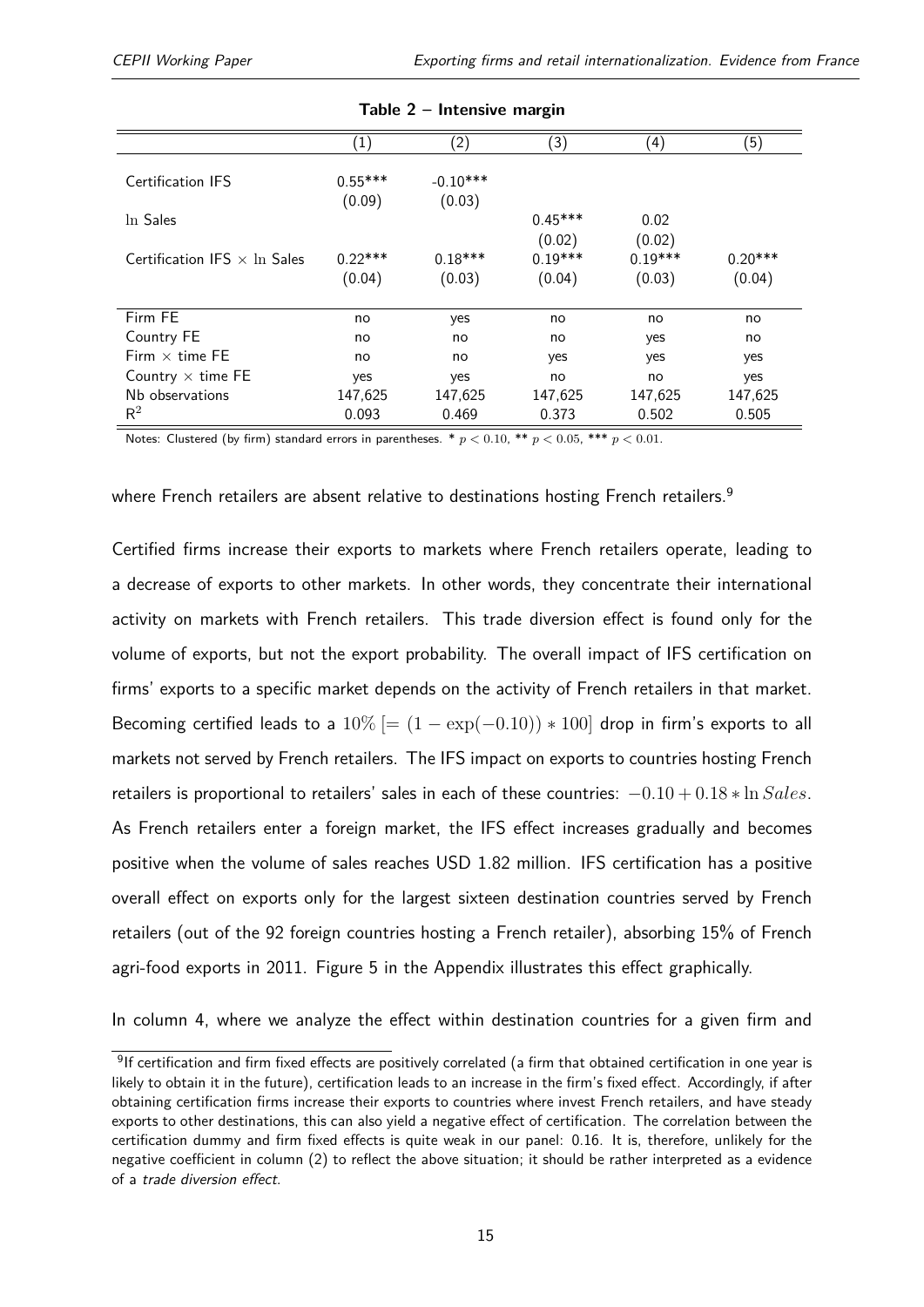year, the sales of French retailers' in the import market does not have a significant impact. Thus, although non-certified firms are less likely to export to countries where French retailers invest, the volume of their exports is unaffected. The "driving effect" is positive for certified firms, as revealed by the positive and statistically significant coefficient of the interaction term. Firms that already supply French retailers on their domestic market benefit more from retailers' internationalization, which opens them the access to new markets and allows them to export more in value terms.

#### <span id="page-15-0"></span>**3.4. A natural experiment: exits of French retailers**

In sections [3.2](#page-11-0) and [3.3,](#page-13-0) we found that that firms supplying French retailers have a different export behavior from other French firms on markets with French retailers. By contrast, their exports do not significantly differ on markets with no French retail sales. In this subsection we question whether certified firms behave differently from non-certified firms on markets that used to host French retailers, but where the latter closed down their activity.<sup>[10](#page-2-0)</sup>

To answer this question, we compare the evolution of exports of certified and non-certified firms the before, during, and after the exit of French retailers. We estimate the following equation:

<span id="page-15-1"></span>
$$
\ln\left(\frac{Exports_{fj,t}}{Exports_{fj,t-1}}\right) = \lambda_0 + \lambda_1 Before_{jt} + \lambda_2Exit_{jt} + \lambda_3 After_{jt} + \lambda_4 (IFS_{jt} \times Before_{jt}) + \lambda_5 (IFS_{jt} \timesExit_{jt}) + \lambda_6 (IFS_{jt} \times After_{jt}) + \Phi X_{ft} + \Psi Y_{jt} + v_{fjt}
$$
\n(3)

The explained variable is the annual evolution of firm-level exports, expressed in logarithms. We use a differences-in-differences approach to separate the effect of exits on firms' exports to each market from the systematic differences in their exports to different markets. Accordingly, we estimate how the exit of French retailers affects the evolution of firms' exports, not their level.

We use three dummy variables to compare the evolutions of exports to countries from which

<sup>&</sup>lt;sup>10</sup>During the period covered by our study, French retailers exited from ten countries: Chile in 2004, Norway in 2006, Mexico and South Korea in 2007, Latvia, Lithuania, and Slovakia in 2008, Algeria in 2009, Ireland and Venezuela in 2010.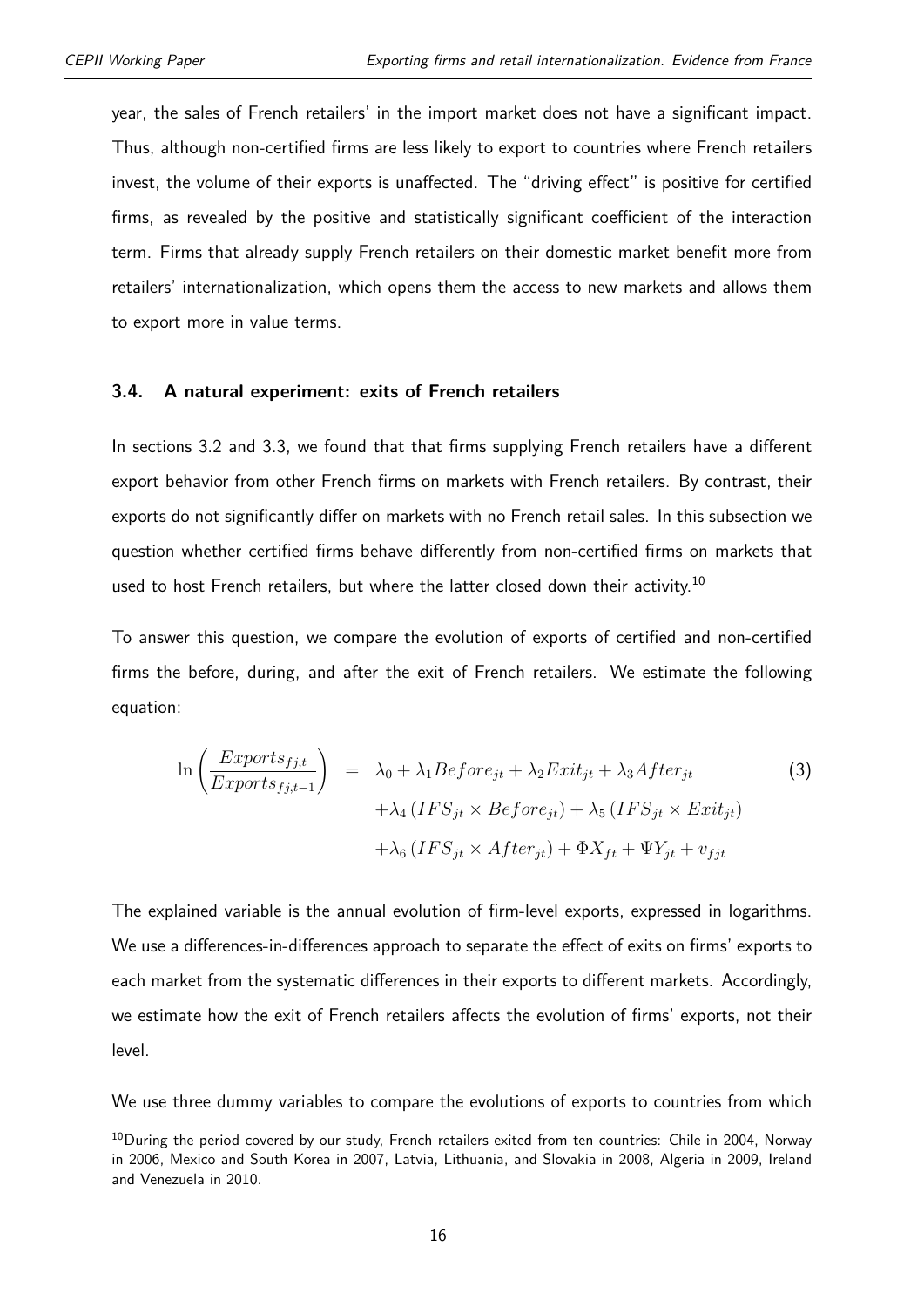French retailers exited: *Beforejt* corresponds to the years before French retailers' exit from the country, *Exitjt* stands for the year of exit, and *Af terjt* captures the years after exit. For countries where French retailers continued to operate, or never entered, the three dummies are always equal to zero. To compare the export behavior of certified and non-certified firms, we interact the IFS certification dummy with each of these three variables. Thus,  $IFS_{jt}\times Before_{ft}$  reflects the evolution of certified firms' exports before exit,  $IFS_{jt}\times Ext_{ft}$ the evolution in the year of the exit, and  $IFS_{jt} \times After_{ft}$  the evolution in the subsequent years. In this specification the benchmark are the evolution of firms' exports to markets never concerned by an exit.

We estimate equation [\(3\)](#page-15-1) with OLS and using the same sample as in section [3.3.](#page-13-0) $^{\rm 11}$  $^{\rm 11}$  $^{\rm 11}$  We follow the same empirical strategy as above, and include alternatively different sets of firm- and country-specific fixed effects. Results are reported in Table [3.](#page-17-0) The five columns of Table [3](#page-17-0) correspond to the same specifications displayed in the five columns of Tables [1](#page-13-1) and [2.](#page-14-0) The coefficients of dummy variables *Beforejt*, *Exitjt*, and *Af terjt* are never significant. This means that the evolution of exports of non-certified firms to markets where French retailers shut down their activity was not different from the evolution of exports of any firm to other markets. This affirmation holds for years prior to the exit of French retailers, the years marked by and following the exit. A different story emerges when we focus on IFS certified firms. Variable  $IFS_{it} \times Ext_{ft}$ , reflecting the evolution of exports of IFS firms after the exit of French retailers is negative and significant in all specifications. The effect of the other two interaction variables is statistically non-significant. This result suggests that certified firms decrease their exports after French retailers exit the market, compared to non-certified firms, or to firms exporting to other markets.

#### **3.5. Discussion**

Our estimations show that agri-food French firms have a higher probability to export and export larger amounts to markets where operate French retailers. This first result confirms the finding of [\(Cheptea et al.,](#page-25-0) [2015\)](#page-25-0), obtained with country-level data. [\(Cheptea et al.,](#page-25-0) [2015\)](#page-25-0) argue that foreign direct investment in the retail sector can impact trade through two channels:

 $11$ The drop in the number of observation is explained by the annual evolution of firm-level exports: the explained variable can be computed only for firms exporting two subsequent years on a given market.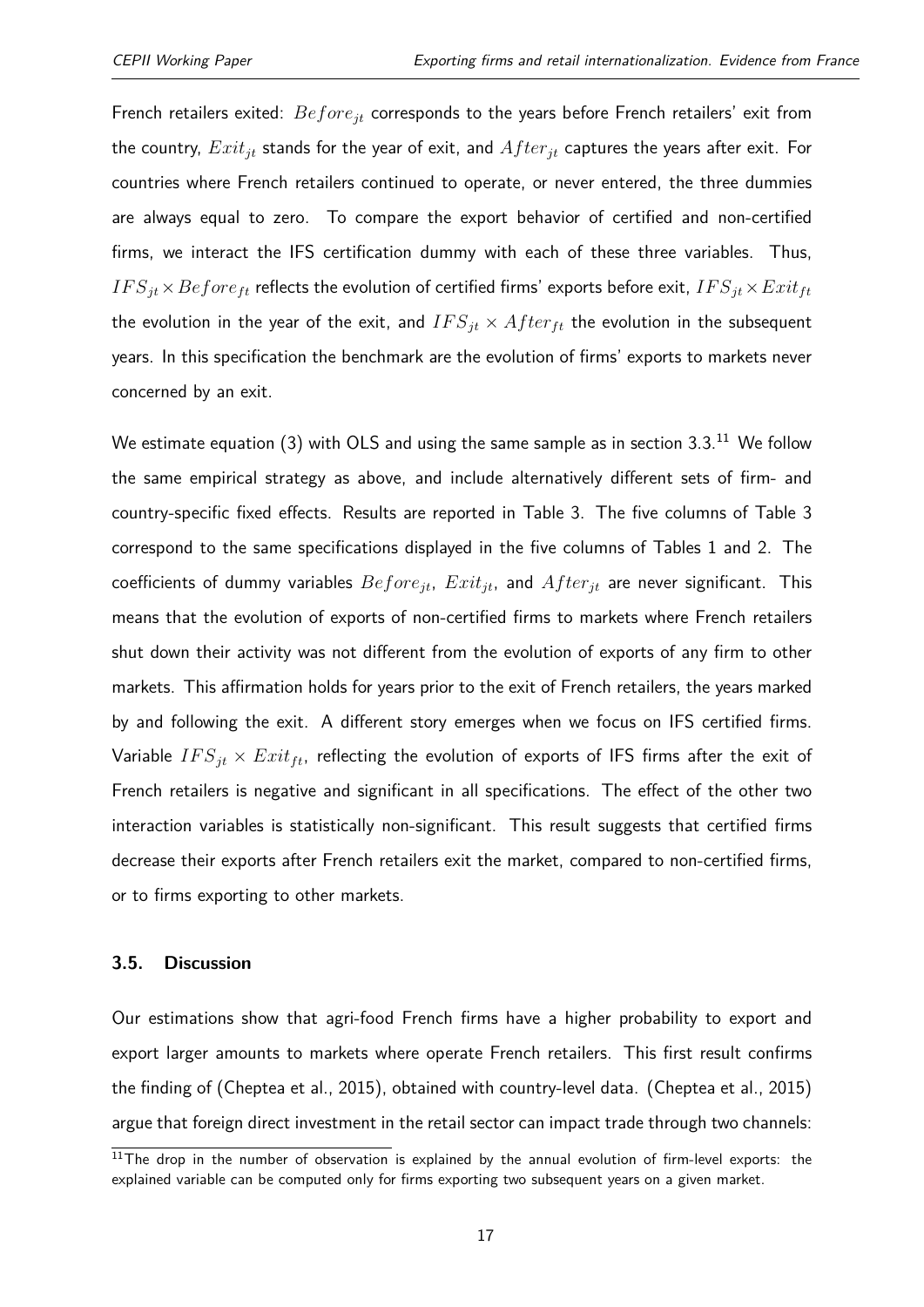<span id="page-17-0"></span>

|                          | Explained variable: the annual evolution of firm-level exports |          |            |           |           |  |  |
|--------------------------|----------------------------------------------------------------|----------|------------|-----------|-----------|--|--|
|                          | $\left( 1\right)$                                              | (2)      | (3)        | (4)       | (5)       |  |  |
|                          |                                                                |          |            |           |           |  |  |
| Before exit              |                                                                |          | 0.04       | $-0.04$   |           |  |  |
|                          |                                                                |          | (0.02)     | (0.05)    |           |  |  |
| Exit                     |                                                                |          | 0.00       | $-0.05$   |           |  |  |
|                          |                                                                |          | (0.04)     | (0.05)    |           |  |  |
| After exit               |                                                                |          | 0.00       | $-0.07$   |           |  |  |
|                          |                                                                |          | (0.02)     | (0.05)    |           |  |  |
| IFS $\times$ Before exit | 0.12                                                           | 0.09     | 0.01       | 0.03      | 0.08      |  |  |
|                          | (0.08)                                                         | (0.08)   | (0.08)     | (0.08)    | (0.08)    |  |  |
| IFS $\times$ Exit        | 0.10                                                           | 0.09     | 0.11       | 0.12      | 0.11      |  |  |
|                          | (0.08)                                                         | (0.08)   | (0.08)     | (0.08)    | (0.09)    |  |  |
| IFS $\times$ After exit  | $-0.07*$                                                       | $-0.07*$ | $-0.10***$ | $-0.09**$ | $-0.10**$ |  |  |
|                          | (0.04)                                                         | (0.04)   | (0.04)     | (0.04)    | (0.04)    |  |  |
|                          |                                                                |          |            |           |           |  |  |
| Firm FE                  | no                                                             | yes      | no         | no        | no        |  |  |
| Country FE               | no                                                             | no       | no         | yes       | no        |  |  |
| Firm $\times$ time FE    | no                                                             | no       | yes        | yes       | yes       |  |  |
| Country $\times$ time FE | yes                                                            | yes      | no         | no        | yes       |  |  |
| Nb observations          | 120911                                                         | 120911   | 120911     | 120911    | 120911    |  |  |
| $R^2$                    | 0.02                                                           | 0.06     | 0.20       | 0.20      | 0.22      |  |  |

| Table 3 - Retailers' exits from foreign markets |  |  |  |
|-------------------------------------------------|--|--|--|
|-------------------------------------------------|--|--|--|

Notes: Clustered (by firm) standard errors in parentheses.  $* p < 0.10$ ,  $** p < 0.05$ ,  $*** p < 0.01$ .

(i) by reducing the bilateral trade cost for exporting firms in retailers' origin country of origin, or (ii) by changing the preferences of consumers in the host country. The trade cost effect can result from different sources: a reduction of costs relative to market prospecting, grouping shipments (allowing cuts in transport, packaging, and distribution costs), sharing experience and knowledge on foreign markets (concerning demand, profit margin, infrastructure and delivery procedures), etc. Only retailers' domestic suppliers can grasp these benefits through their preferential relationship with retailers, and obtain a trade cost advantage over other origin country firms. Differently, a shift in foreign demand equally benefits all firms in retailers' country of origin. Through repeated and frequent interaction with foreign consumers, retailers may change the latter's "taste" in favor of products from the retailers' origin.

In sections [3.2](#page-11-0) and [3.3](#page-13-0) (Tables [1](#page-13-1) and [2\)](#page-14-0), we show that the impact of French retailers' foreign sales on exports is stronger for certified firms, i.e. the domestic suppliers of French retailers. This result provides evidence supporting the presence of a trade cost effect, arising only for retailers' suppliers. As suppliers of French retailers, certified firms enjoy lower export costs to foreign markets where French retailers operate. Another possible interpretation of this result is that private standards reduce the information asymmetry between retailers and suppliers,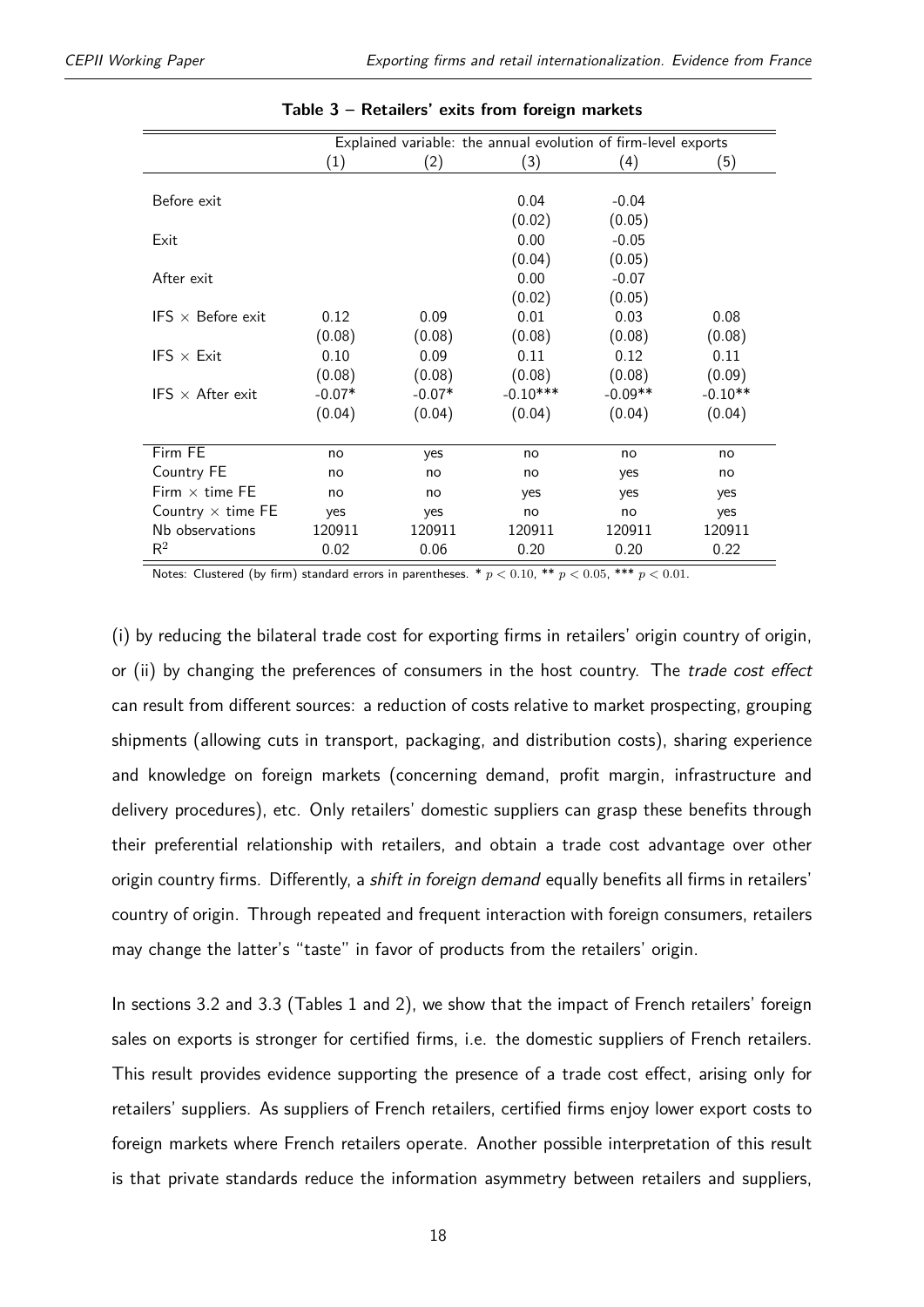determining retailers to source more from certified firms for their overseas outlets. Since access to information can be assimilated to a decrease in retailers' import costs, we attribute both explanations to the trade costs channel.

Results from section [3.4](#page-15-0) on the natural experiment of French retailers' exit from several markets can be interpreted as a test of the foreign demand channel. If French retailers' presence in foreign markets increased the local consumers' preference of French products, the evolution of exports to these markets should be similar for both certified and non-certified French firms. We found that the exit of French retailers induces a drop in the volume of exports only for certified firms. The evolution of exports to these markets of non-certified firms remain unaffected. This difference in behavior for the two types of firms rules suggests that the positive impact of retailers' overseas activity comes mainly from an export cost advantage for retailers' suppliers rather than from a in consumer preferences.

These results echo some papers that consider the relationship between retailers and their suppliers, in particular in the case of an overseas expansion [\(Wrigley and Lowe,](#page-26-3) [2010;](#page-26-3) [Dawson,](#page-25-1) [2007\)](#page-25-1). The implementation of retail private standards becomes one relevant element in analyzing the market power of retailers. Indeed, certification with private standards that enables us to identify retailer suppliers can be seen as a "formal or implicit contract". Suppliers that are able to comply with these standards are generally large-scale suppliers (to meet their stringent and costly requirements) and enter a small group of "preferential suppliers", according to [Reardon et al.](#page-26-4) [\(2003\)](#page-26-4), that can accompany retailers entering new markets ([\(Gereffi and](#page-25-2) [Lee,](#page-25-2) [2012;](#page-25-2) [Raff and Schmitt,](#page-26-5) [2015\)](#page-26-5)) with reduced trade costs, as shown by our results.

#### <span id="page-18-0"></span>**4. Robustness of results**

#### **4.1. Impact of sales of retailers from other origins**

We saw in the previous section that IFS certification has a positive impact on exports to countries hosting French retailers. To test whether this impact is due specifically to the presence of French retailers, and not to the presence of foreign retail companies in general, we re-estimate equations [\(1\)](#page-10-0) and [\(2\)](#page-10-1) augmented by the foreign activity of retailers from other countries than France. We focus only on US and British companies, which include some of the world' largest retail chains (Walmart, Tesco, Costco, Safeway, Sainsbury), are highly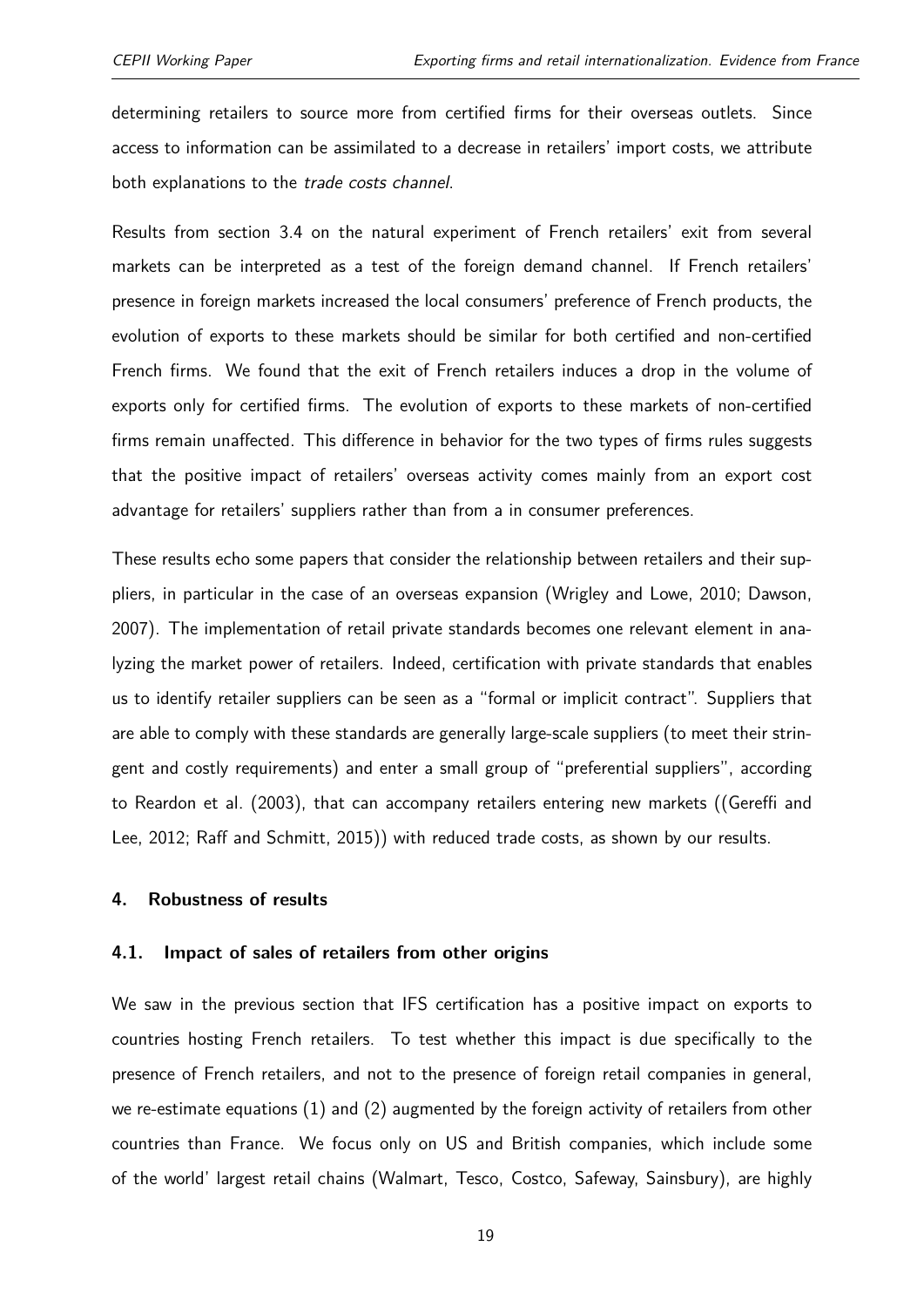internationalized, and established outlets in many countries.<sup>[12](#page-2-0)</sup> We test if the overseas sales of British and American retailers have a significant impact on French firms' exports and how it positions compared to the impact of French retailers. The underlying hypothesis is that a strong presence of US and British retailers in foreign markets may change the local consumer tastes in favor of processed foodstuff and Western products (products largely consumed in Western countries), and generate thereby an increase in the volume of French agri-food exports. As previously, we distinguish certified from non-certified firms, and use country and firm-level fixed effects as additional controls. We display results for the extensive and intensive margin in Tables [4](#page-20-0) and [5.](#page-21-0)

Table [4](#page-20-0) reports the results on the extensive margin. We find that the foreign activity of British and American retail chains has similar impacts on French firms' exports as the overseas activity of French retailers, but to a lesser extent. The probability to export increases with the volume of retailers' sales in the destination market, and the effect is larger for certified firms, whatever the specification. This result suggests that the positive impact of retail sales on the extensive margin is mainly due to French companies, but also to the presence of retailers from other countries. However, these effects are between two and five times lower than the effect of French retailers.

In Table [5](#page-21-0) we analyse the impacts on the volume of exports. Results from column (3) show that French agri-food firms export more to countries with high US retail sales, but this effect is smaller than that of French retail sales. Moreover, the coefficient of the interaction variable is negative, meaning that the positive impact of US retail activity is smaller for certified firms (but still positive since the sum of the two coefficients is greater than zero). British retailers have a negative impact on French agri-food exports, with no difference between certified and non-certified firms.

These results suggest the presence of a *crowding out effect* of foreign retailers, each retailer attracting its own network of suppliers. This effect is confirmed by the other specifications in Table [5.](#page-21-0) Although the overseas activity of other multinational retailers may affect the French exports to their host countries, the effect for certified firms is similar to, or smaller than, the

<sup>&</sup>lt;sup>12</sup>In 2011 overseas sales accounted for 20% and respectively 17% of the global turnover of US and British retailers. Data on the sales of these retailers in each country are obtained from the Planet Retail database.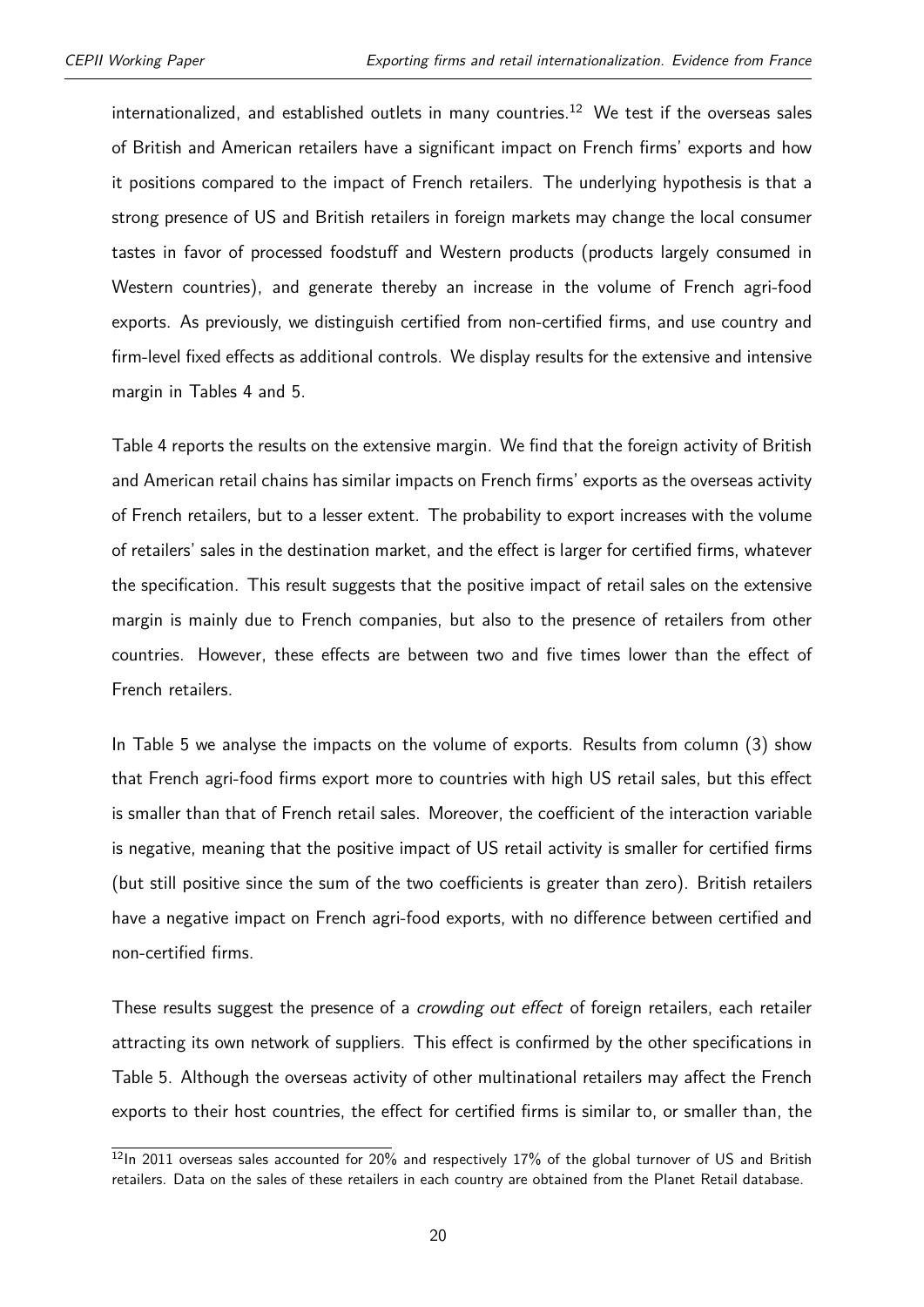<span id="page-20-0"></span>

|                                                       | (1)                             | (2)                             | (3)                             | (4)                             | (5)                             |
|-------------------------------------------------------|---------------------------------|---------------------------------|---------------------------------|---------------------------------|---------------------------------|
| <b>Certification IFS</b>                              | $0.0178***$<br>(0.00)           | $-0.0009$<br>(0.00)             |                                 |                                 |                                 |
| In Sales French retailers                             |                                 |                                 | $0.0077***$                     | $-0.0014***$                    |                                 |
| In Sales US retailers                                 |                                 |                                 | (0.00)<br>$0.0018***$           | (0.00)<br>$0.0009***$           |                                 |
| In Sales British retailers                            |                                 |                                 | (0.00)<br>$0.0030***$           | (0.00)<br>$0.0015***$           |                                 |
| Certification IFS $\times$ In Sales French retailers  | $0.0475***$                     | $0.0475***$                     | (0.00)<br>$0.0461***$           | (0.00)<br>$0.0473***$           | $0.0475***$                     |
| Certification IFS $\times$ In Sales US retailers      | (0.00)<br>$0.0046***$           | (0.00)<br>$0.0046***$           | (0.00)<br>$0.0043**$            | (0.00)<br>$0.0046***$           | (0.00)<br>$0.0045**$            |
| Certification IFS $\times$ In Sales British retailers | (0.00)<br>$0.0281***$<br>(0.00) | (0.00)<br>$0.0281***$<br>(0.00) | (0.00)<br>$0.0280***$<br>(0.00) | (0.00)<br>$0.0279***$<br>(0.00) | (0.00)<br>$0.0280***$<br>(0.00) |
| Firm FE                                               | no                              | yes                             | no                              | no                              | no                              |
| Country FE                                            | no                              | no                              | no                              | yes                             | no                              |
| Firm $\times$ time FE                                 | no                              | no                              | yes                             | ves                             | yes                             |
| Country $\times$ time FE                              | yes                             | yes                             | no                              | no                              | yes                             |
| Nb observations                                       | 35,749,997                      | 35,749,997                      | 35,749,997                      | 35,749,997                      | 35,749,997                      |
| $R^2$                                                 | 0.02                            | 0.15                            | 0.15                            | 0.16                            | 0.16                            |

#### **Table 4 – Effect of others origins - extensive margin**

Notes: Clustered (by firm) standard errors in parentheses. \*  $p < 0.10$ , \*\*  $p < 0.05$ , \*\*\*  $p < 0.01$ .

effect for non-certified firms.

These findings indicate that the positive impact on firms' exports of the overseas activity of French retailers identified in sections [3.2](#page-11-0) and [3.3](#page-13-0) can be generalized to retailers from other origin countries. Still, only the sales of French retailers have a differentiated impact on certified and non-certified firms. This highlights the importance of retailers' privileged relationship with its supplying firms. The latter concentrate their exports on markets with a strong presence of French retailers.

#### **4.2. Selection bias**

A general result of the recent literature on international trade with heterogeneous firms, is that only a fraction of firms, the most productive ones, export. This is due to the fact that exporting implies a specific fixed cost, which can be supported only by firms on the right side of the productivity distribution. The OLS estimates of the impact of the overseas activity of French retailers on the export values of French agri-food firms (Table [2\)](#page-14-0) do not account for this left censoring of the exports data, and, therefore, can suffer from a selection bias. To address this issue, we follow [Eaton and Kortum](#page-25-3) [\(2001\)](#page-25-3) and [Crozet et al.](#page-25-4) [\(2012\)](#page-25-4) and estimate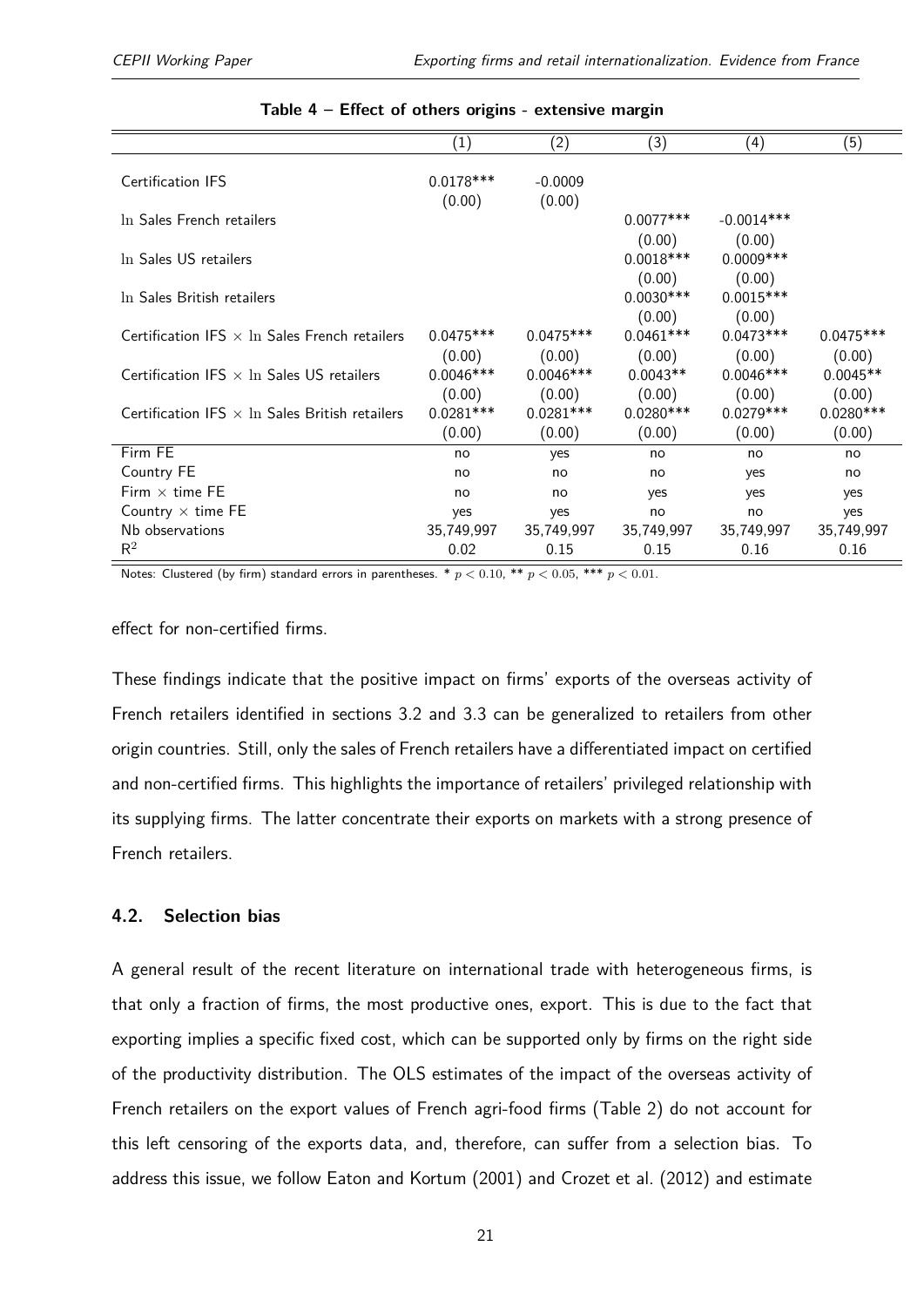<span id="page-21-0"></span>

|                                                       | $\left( 1\right)$     | (2)                   | (3)                               | (4)                             | (5)          |
|-------------------------------------------------------|-----------------------|-----------------------|-----------------------------------|---------------------------------|--------------|
| <b>Certification IFS</b>                              | $0.4540***$<br>(0.10) | $-0.0747**$<br>(0.04) |                                   |                                 |              |
| In Sales French retailers                             |                       |                       | $0.5755***$                       | $-0.0544$                       |              |
|                                                       |                       |                       | (0.02)                            | (0.04)                          |              |
| In Sales US retailers                                 |                       |                       | $0.3013***$                       | $0.1738***$                     |              |
| In Sales British retailers                            |                       |                       | (0.03)<br>$-0.1600$ ***<br>(0.05) | (0.06)<br>$0.2488***$<br>(0.09) |              |
| Certification IFS $\times$ In Sales French retailers  | $0.2897***$           | $0.2521***$           | $0.2392***$                       | $0.2628***$                     | $0.2747***$  |
|                                                       | (0.04)                | (0.03)                | (0.04)                            | (0.04)                          | (0.04)       |
| Certification IFS $\times$ In Sales US retailers      | $-0.0162$             | $-0.1712***$          | $-0.2098$ ***                     | $-0.2066$ ***                   | $-0.1984***$ |
|                                                       | (0.05)                | (0.05)                | (0.05)                            | (0.05)                          | (0.06)       |
| Certification IFS $\times$ In Sales British retailers | $-0.1289$             | $-0.1360*$            | $-0.1029$                         | $-0.1297$                       | $-0.1272$    |
|                                                       | (0.10)                | (0.08)                | (0.10)                            | (0.09)                          | (0.09)       |
| Firm FE                                               | no                    | yes                   | no                                | no                              | no           |
| Country FE                                            | no                    | no                    | no                                | yes                             | no           |
| Firm $\times$ time FE                                 | no                    | no                    | yes                               | yes                             | yes          |
| Country $\times$ time FE                              | yes                   | yes                   | no                                | no                              | yes          |
| Nb observations                                       | 127,573               | 127,573               | 127,573                           | 127,573                         | 127,573      |
| $R^2$                                                 | 0.09                  | 0.47                  | 0.42                              | 0.51                            | 0.51         |

#### **Table 5 – Effect of others origins - intensive margin**

Notes: Clustered (by firm) standard errors in parentheses.  $* p < 0.10$ ,  $** p < 0.05$ ,  $*** p < 0.01$ .

the impact of retailers' activity with an appropriately-designed Tobit model. The approach consists in assuming that a different censoring applies to each destination country. This assumption matches another finding confirmed by many empirical trade studies: firms face fixed (sunk) export costs which vary across destinations [\(Chaney,](#page-25-5) [2008;](#page-25-5) [Chevassus-Lozza and](#page-25-6) [Latouche,](#page-25-6) [2012\)](#page-25-6). The [Eaton and Kortum](#page-25-3) [\(2001\)](#page-25-3) (EK) Tobit estimation approach was initially designed for country-level data. [Eaton and Kortum](#page-25-3) [\(2001\)](#page-25-3) argue that each importer has a threshold level of imports below which it simply does not report imports, and estimate a Tobit model with import-country-specific censoring points. Although one does not directly observe these censoring points, they can be safely approximated by the lowest exports value over all source countries appearing in the data. [Crozet et al.](#page-25-4) [\(2012\)](#page-25-4) transpose this solution to a trade setting with firm-level data. We follow [Crozet et al.](#page-25-4) [\(2012\)](#page-25-4) and define the left-censoring exports value for each country and year as the minimum (lowest exports value) across all French agri-food firms exporting to this destination. We prefer this definition to estimating threshold productivity levels for each export market in order to avoid imposing additional assumptions with respect on the structure of export costs or the productivity distribution of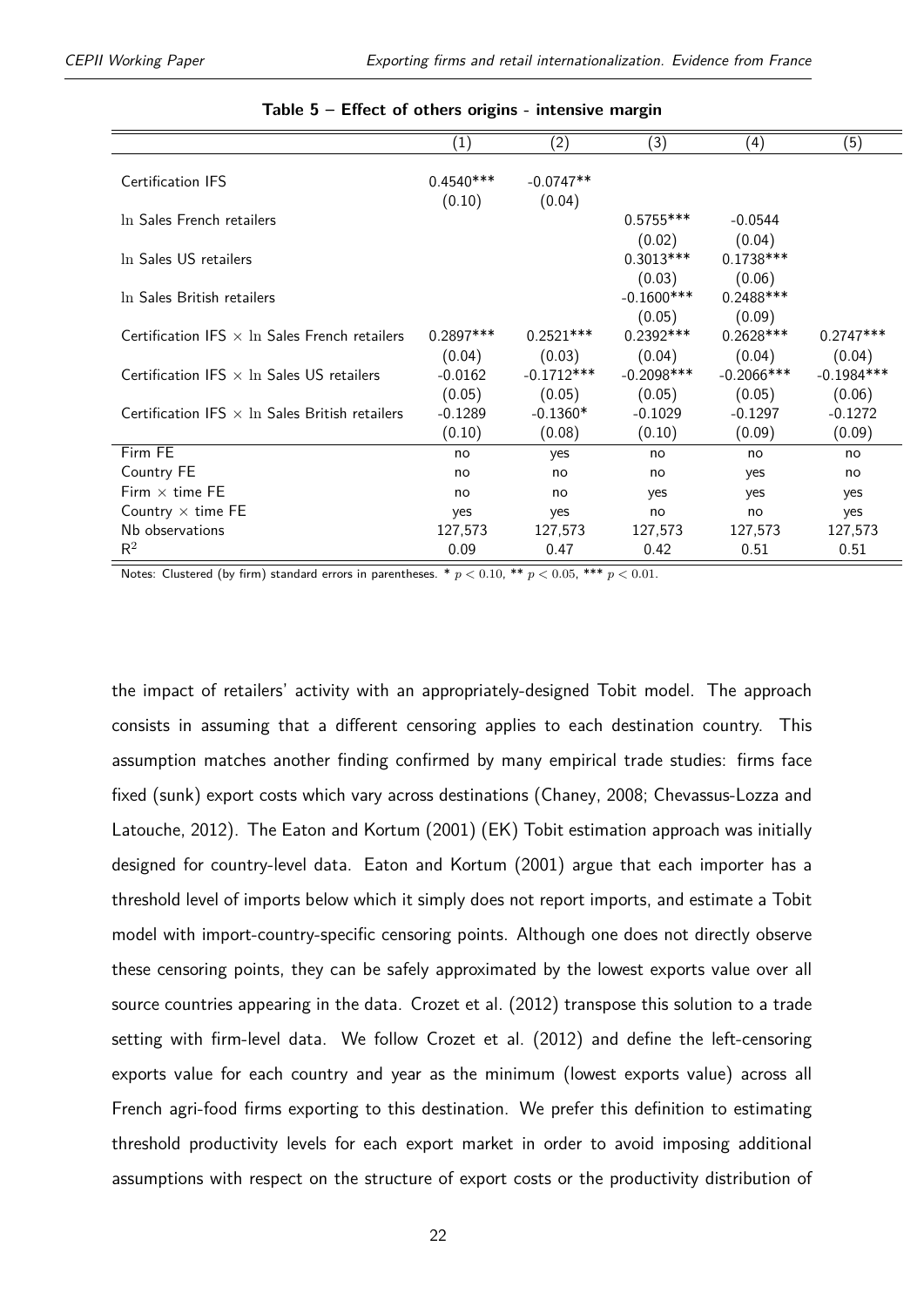<span id="page-22-0"></span>

|                                     | $\left(1\right)$ | $\left( 2\right)$ | (3)        | (4)        | (5)        |
|-------------------------------------|------------------|-------------------|------------|------------|------------|
| Certification ISF                   | $1.96***$        | $-0.19$           |            |            |            |
|                                     | (0.16)           | (0.17)            |            |            |            |
| In Sales                            |                  |                   | $4.50***$  | $-0.06$    |            |
|                                     |                  |                   | (0.05)     | (0.18)     |            |
| Certification IFS $\times$ In Sales | $0.97***$        | $0.55***$         | $0.32**$   | $0.60***$  | $0.59***$  |
|                                     | (0.17)           | (0.13)            | (0.15)     | (0.13)     | (0.13)     |
| Firm FE                             | no               | yes               | no         | no         | no         |
| Country FE                          | no               | no                | no         | yes        | no         |
| Firm $\times$ time FF               | no               | no                | yes        | yes        | yes        |
| Country $\times$ time FE            | yes              | yes               | no         | no         | yes        |
| Nber observations                   | 326,942          | 326,942           | 326,942    | 326,942    | 326,942    |
| Ш                                   | $-81319.6$       | $-67580.7$        | $-80888.4$ | $-67328.1$ | $-66756.8$ |

Notes: Clustered (by firm) standard errors in parentheses. \*  $p < 0.10$ , \*\*  $p < 0.05$ , \*\*\*  $p < 0.01$ .

#### $f$ irms.<sup>[13](#page-2-0)</sup>

Recall that most of our specifications in Tables [1](#page-13-1) and [2](#page-14-0) require the use of firm-level fixed effects. To make tractable the computation of EK-Tobit estimates under these circumstances, we need to reduce substantially the number of firms in our panel. We estimate the model on 1,000 different randomly-selected sub-panels of 1,000 firms and display results in Table [6.](#page-22-0) The EK Tobit permits to include in the estimation all firms and destinations, even when exports are nil. The latter depict situations when bilateral sunk export costs are too large for firms to make positive profits, and firms decide not to export. Consequently, the EK Tobit estimates correspond to the average impact of French retailers' foreign activity jointly on the extensive and intensive export margin. Results in Table [6](#page-22-0) are quantitatively different than those in Tables [1](#page-13-1) and [2,](#page-14-0) but the main conclusions are confirmed.

#### **4.3. Endogeneity of retail sales and certification**

Another problem that we may face is endogeneity. We identify two possible sources of endogeneity in our model. In a previous paper, we show that the retailers' sales in foreign markets and exports to these markets have common determinants [\(Cheptea et al.](#page-25-0) [\(2015\)](#page-25-0)). This endogeneity issue, however, is less likely to affect the results of the current paper, due to differences in the disaggregation level of data: the overseas sales of French retailers vary only across destination markets, while the volume of exports varies across firms. A second possible

<sup>&</sup>lt;sup>13</sup>We estimate the EK Tobit in Stata using the *intreg* command and the following the estimation guidelines and Stata code from [Head and Mayer](#page-26-6) [\(2014\)](#page-26-6) and the companion website: [https://sites.google.com/site/hiegravity/.](https://sites.google.com/site/hiegravity/)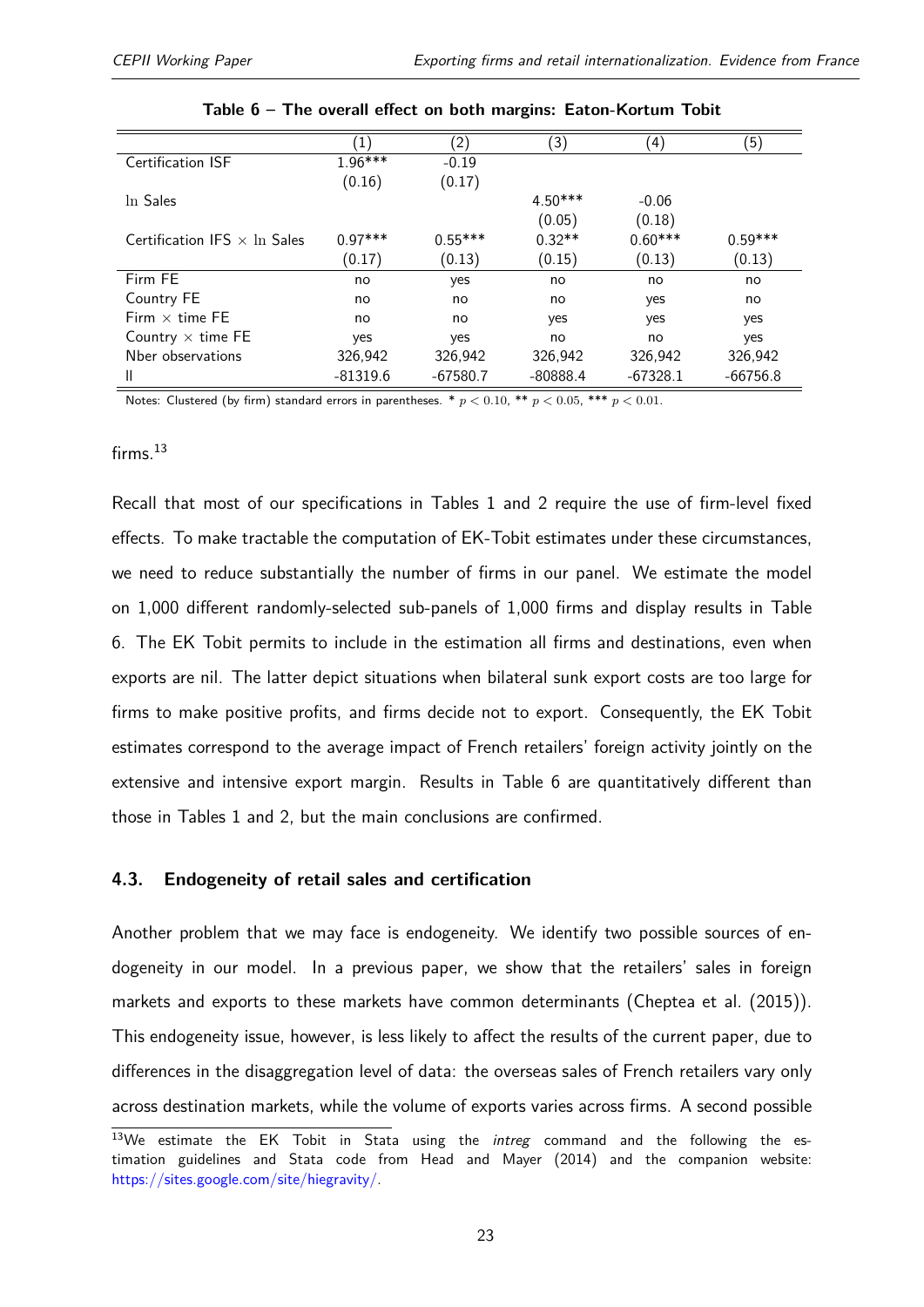source of endogeneity arises from the fact that firms' decision to certify may be linked to their decision to export. This issue may bias our results, since both decisions are taken within the same firm, and possibly even simultaneously.

To test the robustness of our results we follow [Cheptea et al.](#page-25-0) [\(2015\)](#page-25-0) and instrument the volume of sales of French retailers in each market with (i) the annual growth rate of all modern retail sales in the destination country, and (ii) the participation of women to the labor market. The first Instrumental Variable (IV) reflects the level of saturation of the retail market in the destination country, while the second is a proxy for the demand for retail services in the destination country.<sup>[14](#page-2-0)</sup> To control for the endogeneity of the IFS dummy, we use the certification of neighbor firms producing similar products as instrument.<sup>[15](#page-2-0)</sup> For each firm and year in our sample, we compute the share of sales of certified firms from the same sub-national region (département), excluding the firm itself.

The most accurate measure of the impact of French retailers' presence in overseas markets on the exports of French firms is obtained when we control for both firm and country characteristics. Therefore, we focus on the trade specification including both types of time-varying fixed effects, corresponding to column (5) in Tables [1](#page-13-1) and [2.](#page-14-0) We estimate equations [\(1\)](#page-10-0) and [\(2\)](#page-10-1) with two-stage least squares (2SLS) and report results in Table [7.](#page-25-7)The first three columns show the impact on the extensive margin, and the last three the impact on the volume of exports. We control successively for the endogenity of retailers' sales, of certification, and of both variables.The tests for weak-, under-, and over- identification displayed in the bottom of the table confirm that our instruments are valid and not redundant.<sup>[16](#page-2-0)</sup> The endogenity test is statistically significant only in columns (1) and (2), suggesting the need to control for endogeneity. In both cases the estimated impact of the interaction variable (retailers' activity times

<sup>&</sup>lt;sup>14</sup>A rapidly expending retail sector indicates that the country's demand for retail services is not saturated and that retailers face a weak level of competition, leaving place for established and incoming retailers to expend their sales in this market. A high share of employment among women leads to a broader, more intensive substitution of traditional housework tasks (such as cooking) with less time-consuming alternatives that imply larger expenditures in retail-type outlets (e.g. an increase of purchases of processed food in the detriment of unprocessed products in traditional marketplaces).

<sup>&</sup>lt;sup>15</sup>Neighbor firms compete against each other for the same retail shelf space, leading to mutually dependent certification strategies. The certification choice of neighbor producers/competitors, however, in unlikely to affect the firm's decision to export. The latter is mainly driven by firm-level factors (productivity, export costs specific to each product and destinations, etc.)

 $16$ In column (1) the significant over-identification test statistic suggests that we should use separately the two instruments of French retailers' sales. Estimation results with only one instrumental variable are shown in the first two columns of Table [8](#page-28-0) of the Appendix, estimates being somewhat lower than in column (1) of Table [7.](#page-25-7)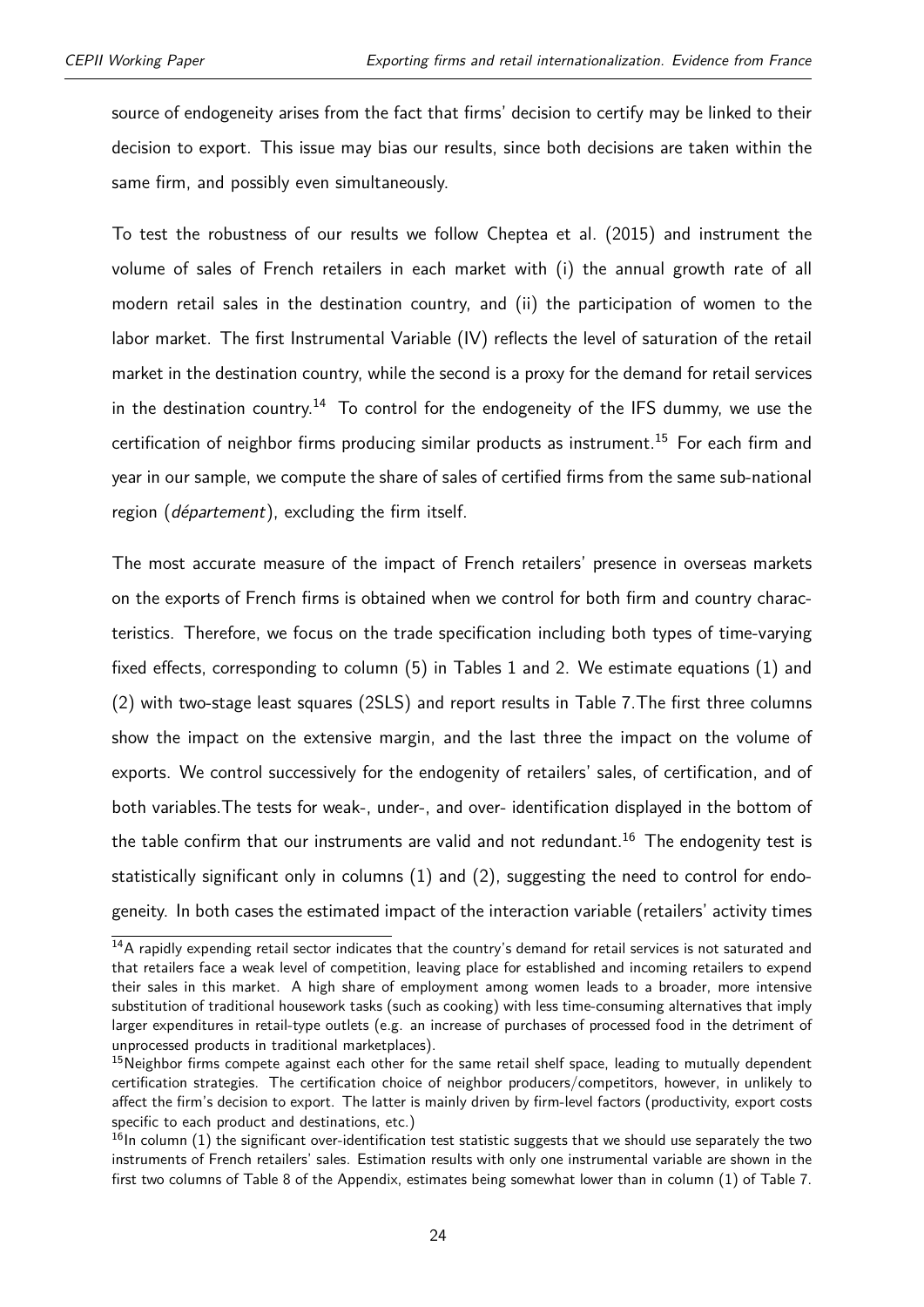the decision to certify) on firms' probability to export remains positive and highly significant.

In all the other columns of Table [7,](#page-25-7) the endogenity test is no longer statistically significant. This indicates that our previous estimates for the intensive margin do not suffer from an endogeneity bias. Note that this includes the case when we address both potential sources of endogeneity, our preferred specifications (columns (3) and (6) of Table [7\)](#page-25-7). The sales of French retailers in each country  $(\ln Sales_{it})$  and firms' decision to certify  $(IFS_{tt})$  can each be written as a linear combination of the country or firm fixed effects included in the estimation. Therefore, the direct impact on exports of these variables cannot be identified. Accordingly, we instrument only the interaction of the two variables using the product of instruments identified separately for each variable: the share of sales of certified neighbor firms multiplied with the growth rate of modern retail sales in the destination country, and with the share of employed women. Computed statistical tests reject the endogeneity of our variable of interest. Based on these findings, we conclude that the main results identified in sections [3.2](#page-11-0) and [3.3](#page-13-0) do not suffer from a significant endogeneity bias. French agri-food firms export larger amounts to countries where French retailers established outlets, the effect being larger for certified firms, i.e. for the retailers' suppliers.

#### <span id="page-24-0"></span>**5. Conclusions**

The present article shows that French retailer suppliers are more likely to export and export larger volumes than non-suppliers to markets where French retailers established outlets. These firms also have a different behavior in countries where French retailers close down their activities. These results highlight the trade cost advantage of retailers' suppliers, who benefit from their preferential relationships with the globalized retail companies. These findings point to the central role of retailers in the supply chain and calls for deeper work on this subject. In line with the global value chain literature, our results can be considered as some evidence of the role of the retail sector in the production, trade, and organization of industries. Chains evolve from "producer-driven chains" to "buyer-driven" chains, where retailers of the final product exert power, particularly in globalized agri-food chains [\(Gereffi and Lee,](#page-25-2) [2012;](#page-25-2) [Gereffi](#page-25-8) [and Beauvais,](#page-25-8) [2012\)](#page-25-8).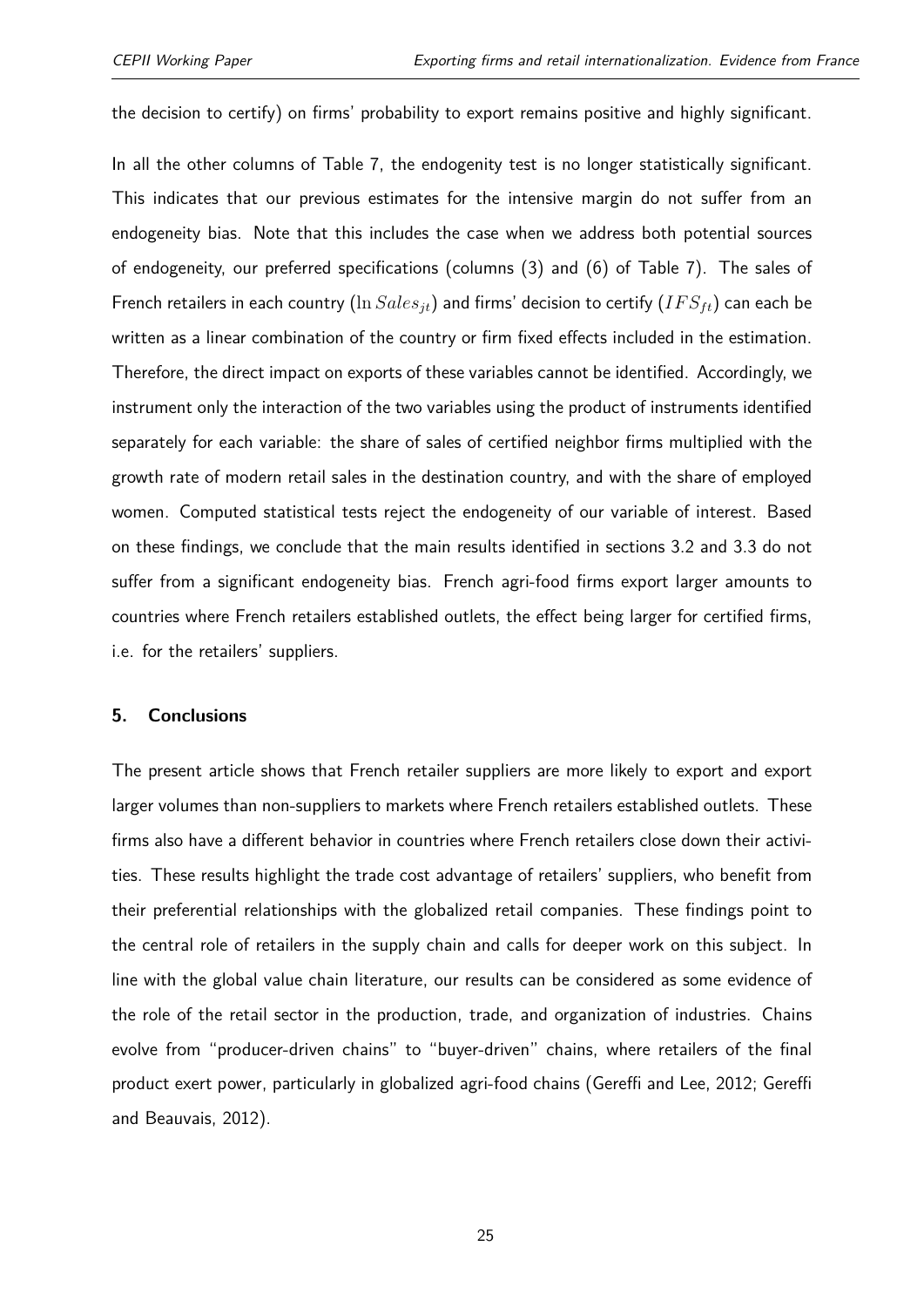<span id="page-25-7"></span>

| Explained variable:                              |                  | Extensive margin  |                  |          | Intensive margin |                  |
|--------------------------------------------------|------------------|-------------------|------------------|----------|------------------|------------------|
| Endogeneous variable(s):                         | In Sales         | <b>IFS</b>        | IFS &            | In Sales | <b>IFS</b>       | IFS &            |
|                                                  |                  |                   | In Sales         |          |                  | In Sales         |
|                                                  | $\overline{(1)}$ | $\left( 2\right)$ | $\overline{(3)}$ | (4)      | $\overline{(5)}$ | $\overline{(6)}$ |
|                                                  |                  |                   |                  |          |                  |                  |
| Certification IFS $\times$ In Sales              | $0.72***$        | $0.02*$           | 0.11             | $-0.33$  | $0.21***$        | $-0.51$          |
|                                                  | (0.05)           | (0.015)           | (0.09)           | (0.32)   | (0.04)           | (0.43)           |
|                                                  |                  |                   |                  |          |                  |                  |
| Nb obs                                           | 24,697,065       | 3,007,409         | 2,041,599        | 145,837  | 147,149          | 135,761          |
|                                                  |                  |                   |                  |          |                  |                  |
| Nb country $\times$ time FE                      | 971              | 1438              | 971              | 971      | 1438             | 971              |
| Nb firm $\times$ time FE                         | 203411           | 16729             | 16729            | 17245    | 14892            | 14430            |
| Nb clusters (by firm)                            | 25726            | 3462              | 3462             | 3212     | 2974             | 2902             |
|                                                  |                  |                   |                  |          |                  |                  |
| $1^{\text{st}}$ stage R <sup>2</sup> of excl. IV | 0.0051           | 0.8320            | 0.0043           | 0.0104   | 0.8683           | 0.0056           |
| $2nd$ stage $R2$                                 | 0.1479           | 0.2830            | 0.1966           | 0.5208   | 0.5102           | 0.5117           |
| Endogeneity test                                 | 214.88           | 442.84            | 1.42             | 2.51     | 0.76             | 2.55             |
| $p$ -value                                       | 0.000            | 0.000             | 0.233            | 0.113    | 0.384            | 0.110            |
| Overid. test                                     | 14.586           |                   | 1.772            | 2.305    |                  | 2.640            |
| $p$ -value                                       | 0.0001           |                   | 0.1832           | 0.1289   |                  | 0.1042           |
| Weak id. test                                    | 310000           | 841.35            | 879.03           | 49.84    | 12533.95         | 31.01            |
| Identification test                              | 1053.88          | 21793.33          | 10319.13         | 217.74   | 275.65           | 176.50           |
| $p$ -value                                       | 0.000            | 0.000             | 0.000            | 0.0000   | 0.000            | 0.000            |

**Table 7 – Endogeneity of IFS certification and** ln **Sales: 2SLS estimations**

Notes: Clustered (by firm) standard errors in parentheses.  $* p < 0.10$ ,  $** p < 0.05$ ,  $*** p < 0.01$ .

#### **References**

- <span id="page-25-5"></span>Chaney, T. (2008). Distorted Gravity: The Intensive and Extensive Margins of International Trade. American Economic Review, 98(4):1707–21.
- <span id="page-25-0"></span>Cheptea, A., Emlinger, C., and Latouche, K. (2015). Multinational retailers and home country food exports. American Journal of Agricultural Economics, 97(1):159–179.
- <span id="page-25-6"></span>Chevassus-Lozza, E. and Latouche, K. (2012). Firms, markets and trade costs: access of French exporters to European agri-food markets. European Review of Agricultural Economics, 39(2):257–288.
- <span id="page-25-4"></span>Crozet, M., Head, K., and Mayer, T. (2012). Quality Sorting and Trade: Firm-level Evidence for French Wine. Review of Economic Studies, 79(2):609–644.
- <span id="page-25-1"></span>Dawson, J. A. (2007). Scoping and conceptualising retailer internationalisation. Journal of Economic Geography, 7:373–397.
- <span id="page-25-3"></span>Eaton, J. and Kortum, S. (2001). Trade in capital goods. European Economic Review, 45(7):1195–1235.
- <span id="page-25-8"></span>Gereffi, G. and Beauvais, J. (2012). Global value chains and agrifood standards: challenges and possibilities for smallholders in developing countries. Proceedings of the National Academy of Sciences, 109(31):12326–12331.
- <span id="page-25-2"></span>Gereffi, G. and Lee, J. (2012). Why the world suddenly cares about global supply chains.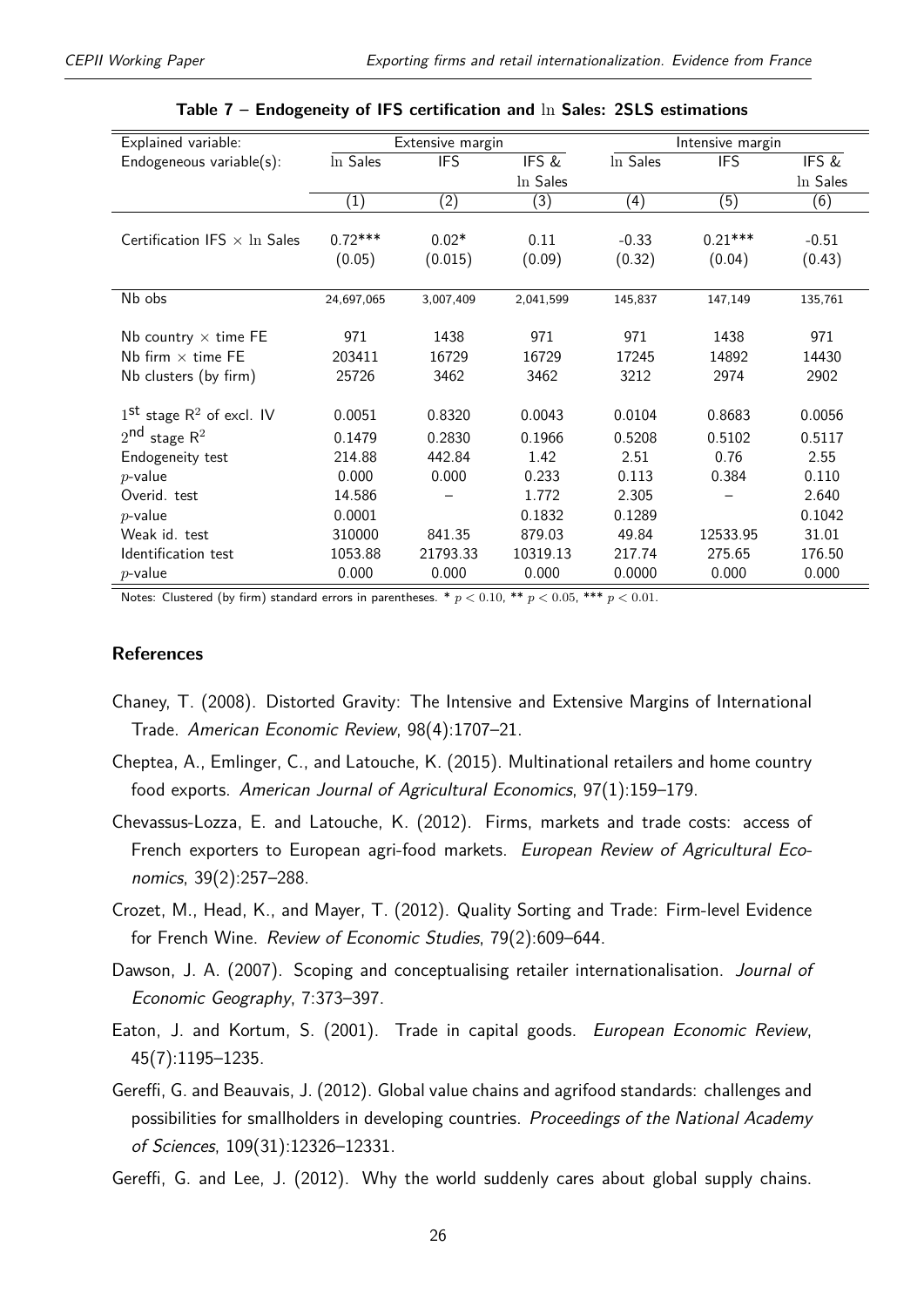Journal of supply chain management, 48(3):24–32.

- <span id="page-26-0"></span>Head, K., Jing, R., and Swenson, D. L. (2014). From Beijing to Bentonville: Do Multinational Retailers Link Markets? Journal of Development Economics, 110:79–92.
- <span id="page-26-6"></span>Head, K. and Mayer, T. (2014). Handbook of International Economics, volume 4, chapter Gravity Equations: Workhorse, Toolkit, and Cookbook, pages 131–195. ed. Elhanan Helpman, Kenneth Rogoff and Gita Gopinath, Elsevier.
- <span id="page-26-2"></span>Mayer, T. and Ottaviano, G. I. (2008). The happy few: The internationalisation of european firms. Intereconomics, 43(3):135–148.
- <span id="page-26-1"></span>Nordås, H. K., Grosso, M. G., and Pinali, E. (2008). Market Structure in the Distribution Sector and Merchandise Trade. OECD Trade Policy Papers 68, OECD Publishing.
- <span id="page-26-5"></span>Raff, H. and Schmitt, N. (2015). Retailing and international trade: A survey of the literature. Economics Working Paper, Christian-Albrechts-Universit at Kiel, Department of Economics 2015-02.
- <span id="page-26-4"></span>Reardon, T., Timmer, C. P., Barrett, C. B., and Berdegue, J. (2003). The Rise of Supermarkets in Africa, Asia, and Latin America. American Journal of Agricultural Economics, 85(5):1140–1146.
- <span id="page-26-3"></span>Wrigley, N. and Lowe, M. (2010). The globalization of trade in retail services. OECD technical report.

#### **Appendix**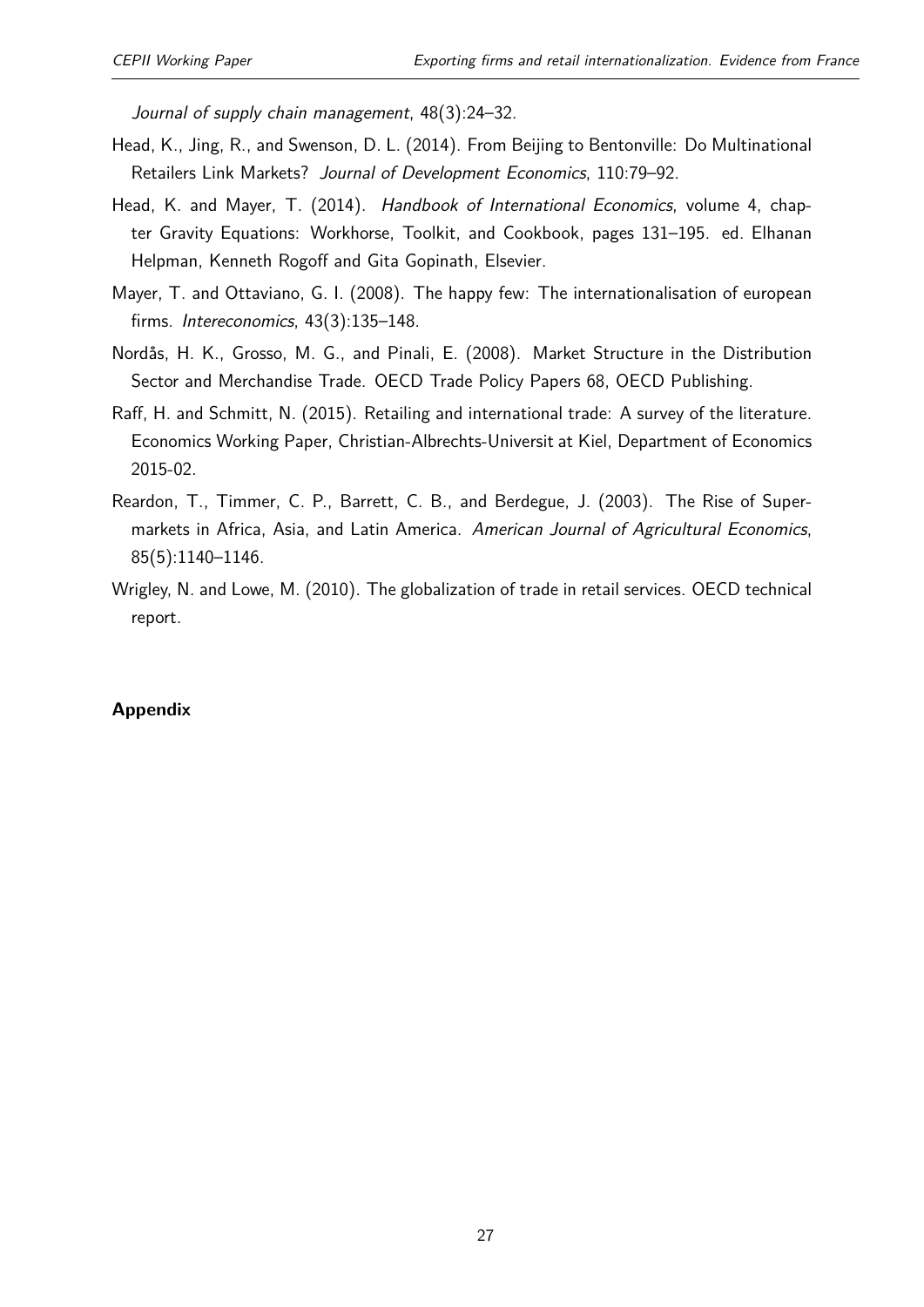<span id="page-27-0"></span>

**Figure 5 – The overall effect of IFS certification on firms' exports to specific markets**